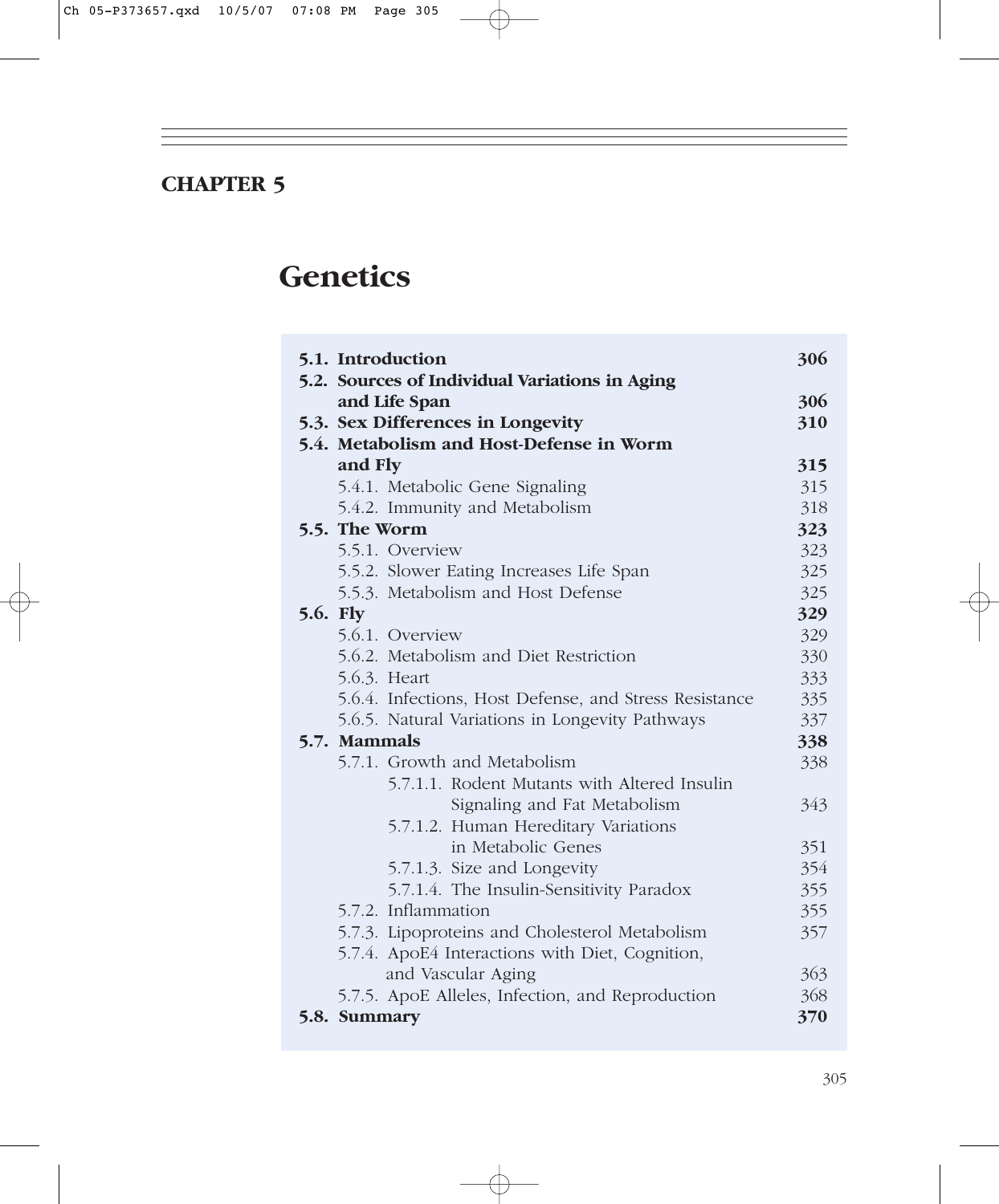# **5.1. INTRODUCTION**

Genetic influences on aging and longevity are now added to the discussion of environmental influences on nutrition and host defense mechanisms from prior chapters. Arterial disease, diabetes, obesity, and Alzheimer disease may be modified by some of the same alleles of lipoprotein and cytokine genes. In some respects, inflammatory processes in these chronic diseases are amplifications of processes ongoing throughout life in the absence of specific diseases. Environmental causes of infectious and inflammatory processes and pharmacological interventions may also be sensitive to allelic variations. Diet restriction (DR) and obesity-diabetes represent opposing degrees of inflammation. DR shows antiinflammatory effects whereas obesity and diabetes are proinflammatory. In each condition, the relation to inflammation alters the progression of arterial and Alzheimer disease in rodent models. Developmental influences on adult disease processes include nutrition and infection. Enhanced fetal growth from maternal obesity and diabetes is increasingly recognized in association with insulin-like growth factors that are also gene candidates for longevity. The fly and worm mutants give genetic clues to processes that broadly regulate development and aging. Before delving into details of these gene variants, I outline a perspective about the limitations of genetic determination in the phenotypes of aging and then consider sex determination, which is the largest genetic effect on human longevity.

# **5.2. SOURCES OF INDIVIDUAL VARIATIONS IN AGING AND LIFE SPAN**

The genetic analysis of life span has recognized the extensive non-heritable individual variations within a species. In the inbred fly, mouse, and worm, the heritability  $(V<sub>u</sub>)$  of life span ranges 20–50% (Finch and Tanzi, 1997; Finch and Kirkwood, 2000). Twin  $V_{\text{H}}$  for life span is about 25% (Skytthe, 2003; Christensen et al, 2006). According to the hypothesis that the reproductive schedule is a major factor in the evolution of life span (Section 1.2.8), it is cogent that age at menopause shows a higher range of  $V_H$ , 45–86% (Towne et al, 2005; Kirk et al, 2001; Murabito et al, 2005; de Bruin et al, 2004). Other life history traits fall closer to the  $V_H$  of lifespan: age at menarche, $V_H$  of 45–50% (Towne et al, 2005; Kirk et al, 2001; Snieder et al, 1998). Birth weight, which is a determinant of adult health (Chapter 4.10) has  $V_H$  33–46% (Svensson et al, 2006), slightly less than menarche. The balance of the variance in life span, 50–80%, is usually considered 'environmental  $(V<sub>v</sub>)$ , and attributed to chance variations from external and internal factors.

Even in the highly protected lab environment, worms and other experimental models display great individual variability in aging. In a theory developed with Tom Kirkwood, a portion of the non-heritable variance in life span arises from chance developmental variations (non-heritable constitutional variability,  $V_c$ ) (Finch and Kirkwood, 2000, p. 11; Kirkwood et al, 2005). For example, highly inbred self-fertilizing worms hatched in the same culture dish differ individually (constitu-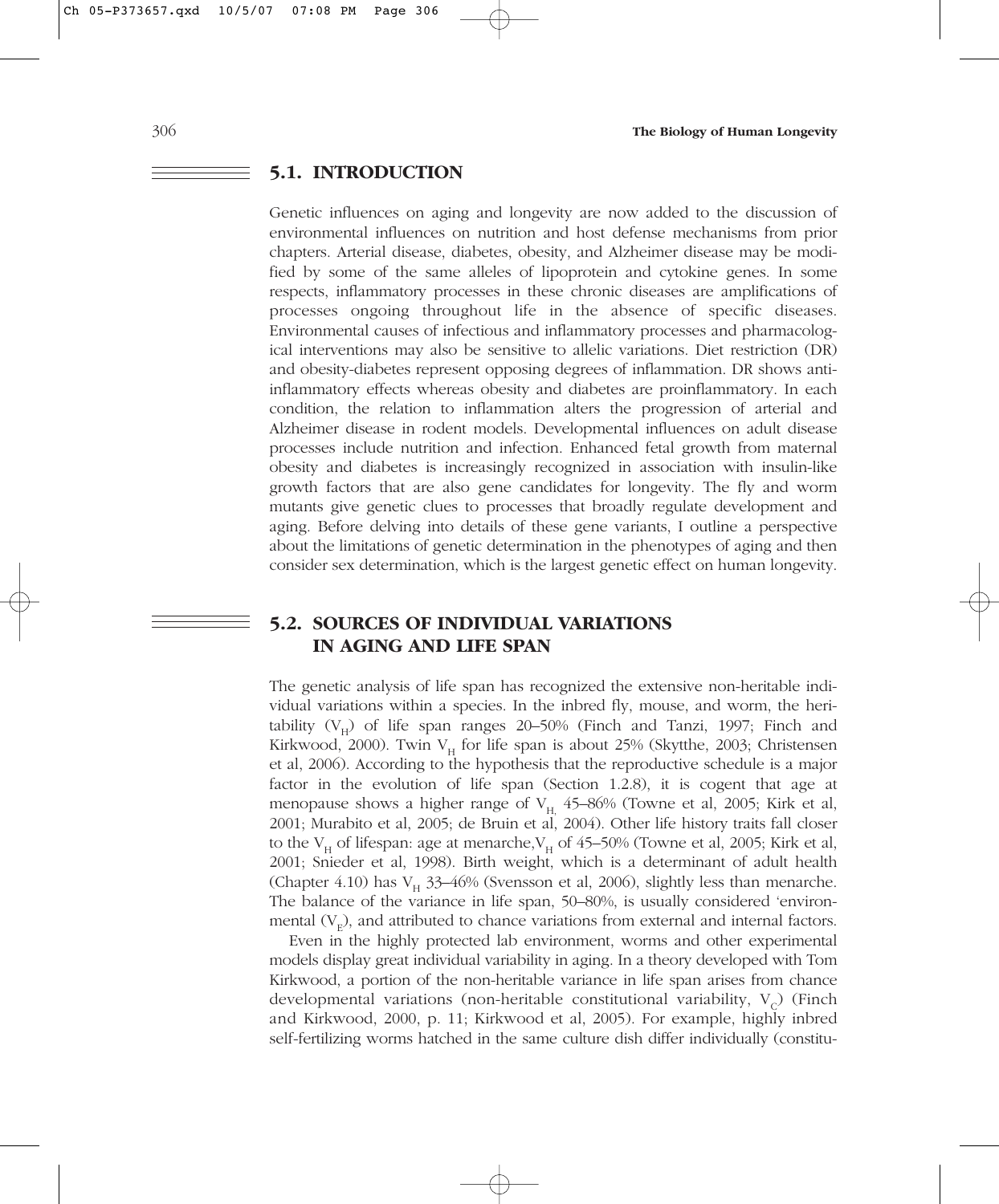

FIGURE 5.1 Variance in life span may be partitioned into three components:  $V_{u}$ ,  $V_{E}$ , and  $V_c$  (Finch and Kirkwood, 2000, p. 11). My original figure. The heritable component of life span  $V_{\mu}$  is 20–50% in flies, worms, and human twins (Finch and Tanzi, 1997). The majority of the variance in individual life span is non-heritable and may be partitioned as mortality due to the external environment  $V<sub>F</sub>$  (environment in classical quantitative genetics) and  $V_c$  (random individual constitutional factors that arise from chance variations at a cell and molecular level). An unknown proportion of the nonheritable variations is due to developmental noise. The phenotype also diversifies during aging through structural DNA changes in somatic cells (mutations, telomere shortening) and epigenetic changes (loss of imprinting, derepression) that progressively accumulate during aging.

tionally) in the rates of feeding, locomotion, and egg laying, and in their life spans, over a 2- to 3-fold range. Surprisingly, the coefficient of variation<sup>1</sup> for worm life span (34%) in the homogeneous culture dish is almost 2-fold larger than for identical twin life spans (19%) in the open world (Finch and Kirkwood, 2000, p. 15). We do not have good estimates of the random developmental contribution to life spans because of interactions between  $V_c$  and  $V_F$  (Fig. 5.1). The classic quantitative genetics model subsumes  $V_c$  under  $V_E$  (Falconer, 1996),<sup>2</sup> which may obscure important independent classes of interactions with  $V_H$  and  $V_F$ . Nonetheless, individual genotypes determine the range of reactions and responses.

<sup>1</sup>The coefficient of variation (COV) is a dimensionless number that normalizes the variance to the mean. For life span, *X*, the COV is calculated as the standard deviation, *SD/X*.

 $2<sup>a</sup>$ [L]arge amount of variability is  $\dots$  due neither to heredity nor to tangible environmental conditions" (Wright, 1920, p. 328). "Some of the intangible variation . . . may arise from 'developmental' variation . . . which can not be attributed to external circumstances, but is attributed . . . to accidents or errors of development" (Falconer, 1996, p. 135).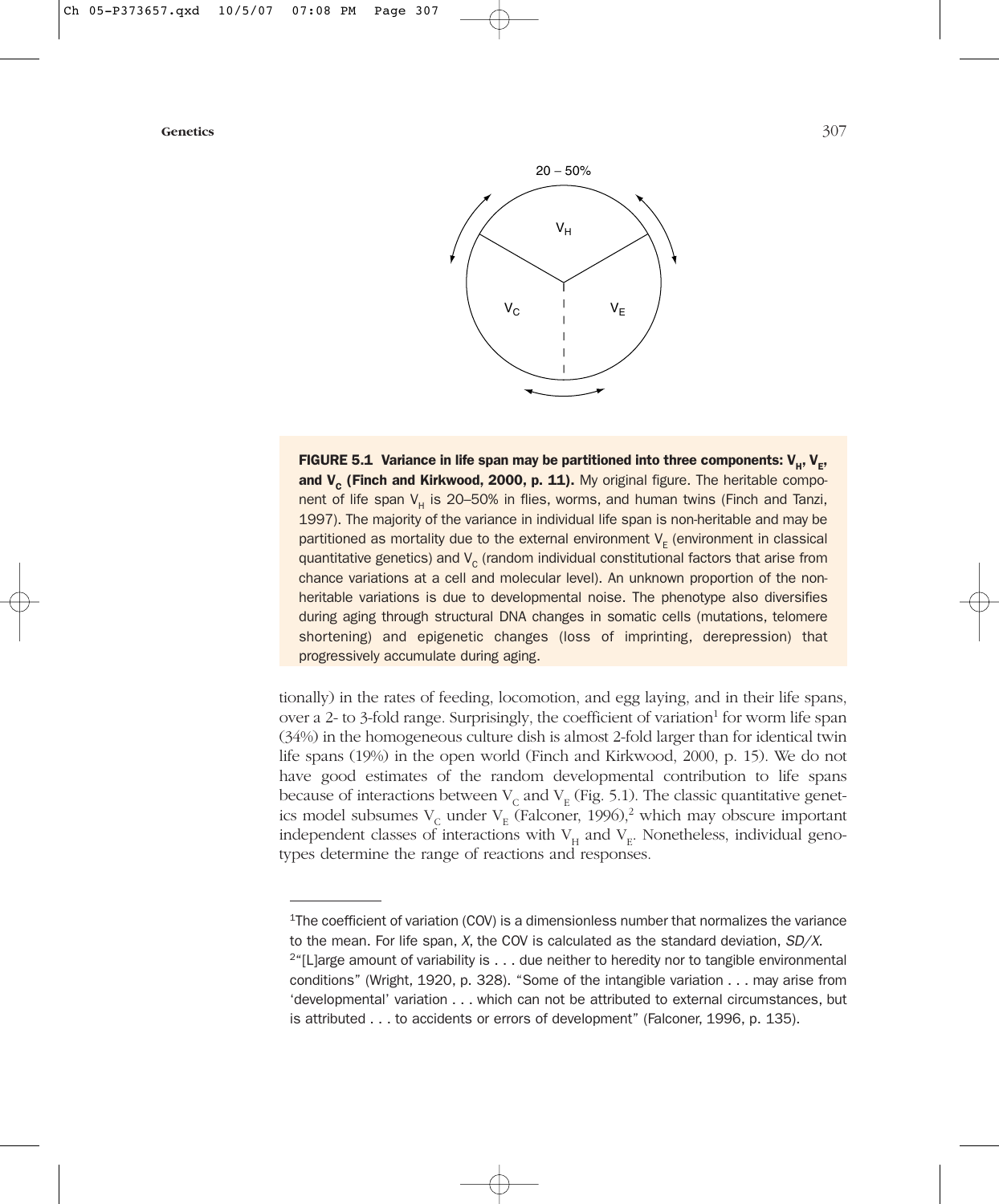Chance external factors include accidents, infections, poor diet, predation, weather, etc. (Fig. 5.1). Chance internal factors include bystander damage from free radicals to cells and molecules, chance variations in cell numbers during development, and stochastic variations in gene expression. For example, chance variations in a worm heat shock gene transcription (hsp-16.2) present in young worms predict individual variations in life span, over a 2-fold range (Rea et al, 2005). The molecular origins of these differences could involve random variations in the assembly of multi-component transcription factors and their movements on DNA, which are described by the stochastics of diffusion (Brownian motion) (Finch and Kirkwood, 2000, pp. 58–65; Chang et al, 2006; Hu et al, 2006).

Variations of neuronal connections arise during development in *C. elegans*, despite the invariance of cell numbers as shown in two detailed studies. Motorinterneurons "might have gap junctions in one animal and chemical synapses in another . . . often synapses on the dorsal side of the nerve ring appear more sloppy." (Albertson and Thompson, 1976, p. 319). I suggest that the individual variations in pharyngeal pumping and food ingestion at hatching could arise from such neurodevelopmental variations in the pharynx. Some worms may be developmental phenocopies of the *eat* mutants described below, which have different pharyngeal pumping rates that correlate with life span. The ventral nerve cord also shows individual variations in dendritic processes and synaptic connections that could influence locomotion (White et al, 1976). Advances in optical techniques can access this level of variation in cell ultrastructure and gene expression over the life span of individual worms.

Mammals also have individual variations in cell numbers that influence outcomes of aging (Finch and Kirkwood, 2000, pp. 83–91). An instructive example is ovarian cell variations, which impact on reproductive senescence and related pathology. Ovaries of inbred mice vary 3-fold between individuals at birth in the number of primary follicles and oocytes (Gosden et al, 1983). Thus, inbreeding does not suppress individual variability of reproductive and other phenotypes (Phelan and Austad, 1994). The variations within a strain approximate the variations between strains in the average oocyte number and in the timing of reproductive senescence (Finch, 1990, p. 330; vom Saal et al, 1994). Human ovaries from unrelated stillbirths had the same COV as inbred mice (Finch and Kirkwood, 2000, p. 24). The ovarian oocyte pool was shown to determine the age of reproductive senescence in elegant experiments with graded partial ovariectomy (Nelson and Felicio, 1986). Variations in age at menopause also have a non-heritable component. The heritability of coronary disease and osteoporotic fractures could include a component from ovarian cell variations during development, which determines the number of estrogenproducing follicles surviving to mid-life. Recall from Section 2.10.4 that estrogen may be protective for atherosclerosis. Similarly, the number of follicles at birth may determine the risk of later-life genito-urinary tract infections, because the composition of microbial flora is highly sensitive to estrogen deficits (Devillard et al, 2004; Heinemann and Reid, 2005; King et al, 2003).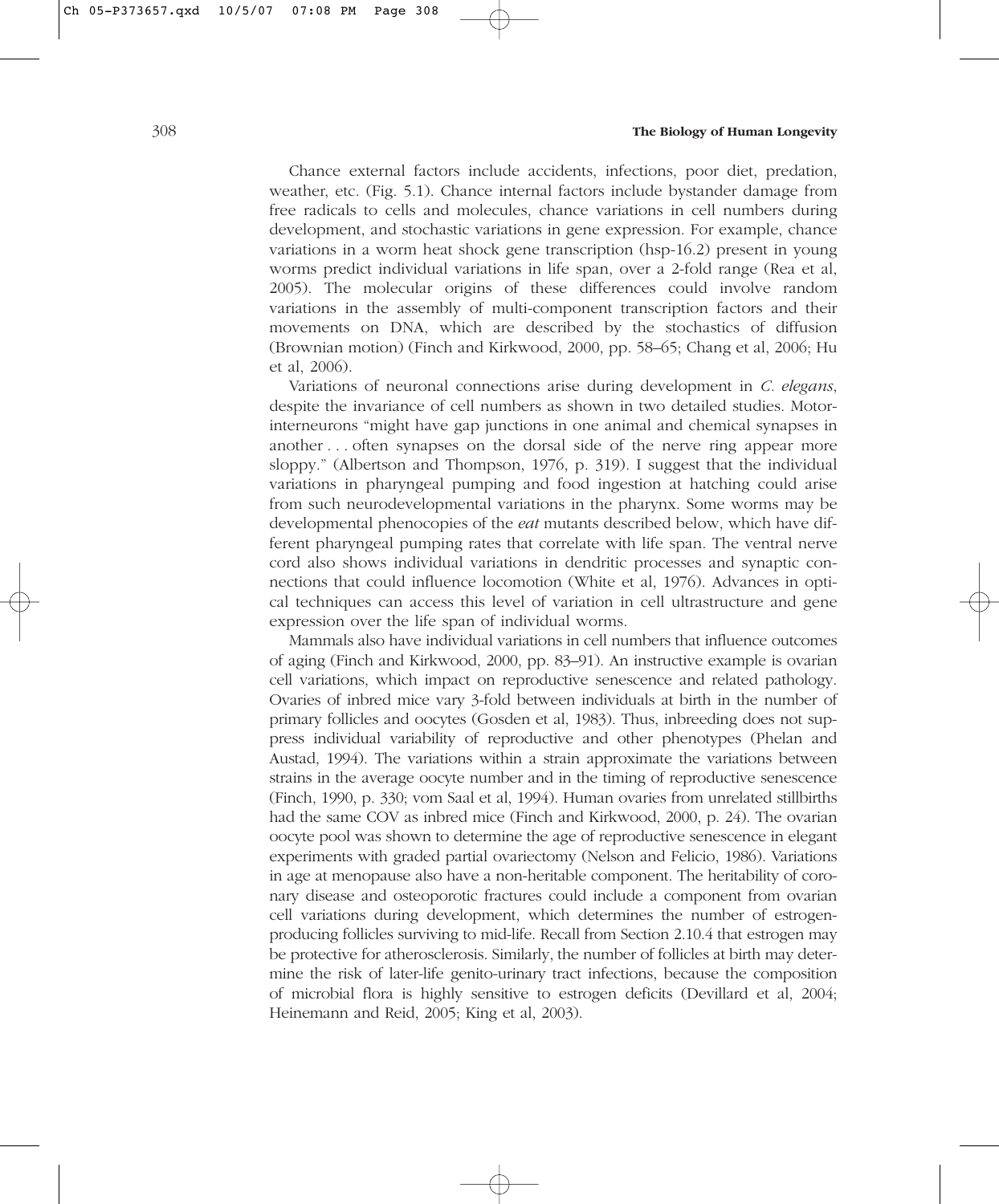Developmental variations in the cerebral arterial bed warrant attention in relation to stroke damage. Identical twins can be discordant for cerebral aneurysms (Astradsson and Astrup, 2001; Puchner et al, 1994). Inspection of the angiograms of the non-involved parts of the carotid gives the impression of considerable variation in branching. A similar range of variations is seen in sketches of the orbito-frontal arteries of unrelated individuals (Whitaker and Selnes, 1975). Hypothetically, the same thrombosis in the varying sub-branches would cause different degrees of infarction and circulatory blockage in these individuals. A topological analysis of twin angiograms for branching properties (Pries et al, 1996) might give further insights into cognitive difference between twins, currently attributed variations in neuronal circuit architecture. The extensive differences in onset age of Alzheimer disease could also have a component in the arterial bed architecture: Identical twins in concordant pairs differ by an average of 4.5 years in dementia onset, with the range up to 16 years (Gatz et al, 1997).

The levels of adipose tissue at birth also vary between individuals. Differences in the expression of the imprinted genes MEST and BMP3 in fat depots of C57BL/6J mice predict the level of obesity in response to high fat diets (Koza et al, 2006). Besides the variations in gene expression that may arise autonomously, as in the heat shock gene of worms described above, mammals with multiple fetuses show an additional source of variation from fetal neighbor interactions. As analyzed by vom Saal, the sex of the neighboring fetus influences sex steroid levels during development that account for individual differences in reproductive and neuroendocrine system development (Finch and Kirkwood, 2000, pp. 158–171; vom Saal, 1989; vom Saal et al, 1994). The 3-fold differences between identical twins in weight gain on high fat diets (Bouchard et al, 1990) could represent other fetal interactions.

Adding to these developmental variations, individuals further differentiate during aging due to epigenetic drift or somatic cell variations in an individual from changes in the levels of gene expression (Martin, 2005). The imprinted *Igf2* autosomal gene, which is repressed in young female mice (Section 4.9), becomes activated during aging with tissue specificity (Bennett-Baker et al, 2003). The Xlinked *Atp7a* showed similar progressive activation. These changes are not correlated between tissues in the same animal, implying that they arise sporadically (cell autonomously) in each tissue. DNA methylation, which is a major mechanism of imprinting, is also altered during aging. Blood leukocytes of identical twins show much greater differences in DNA methylation with aging in CpG islands in the promoter of C14orf162 and in chromosomal methylation patterns (Fraga et al, 2005). The differences with aging were greater in twins that had different lifestyles and environments. Mosaic features of somatic cell aging are also shown in the diploid cell models of senescence (Chapter 1). The scale of these epigenetic changes may be 100-fold greater than somatic DNA mutations, as discussed by Bennet-Baker et al (2003).

I'm sure to have tried the patience of some readers in deliberating on individual variance before addressing the proper 'genetics' of aging. But the genetics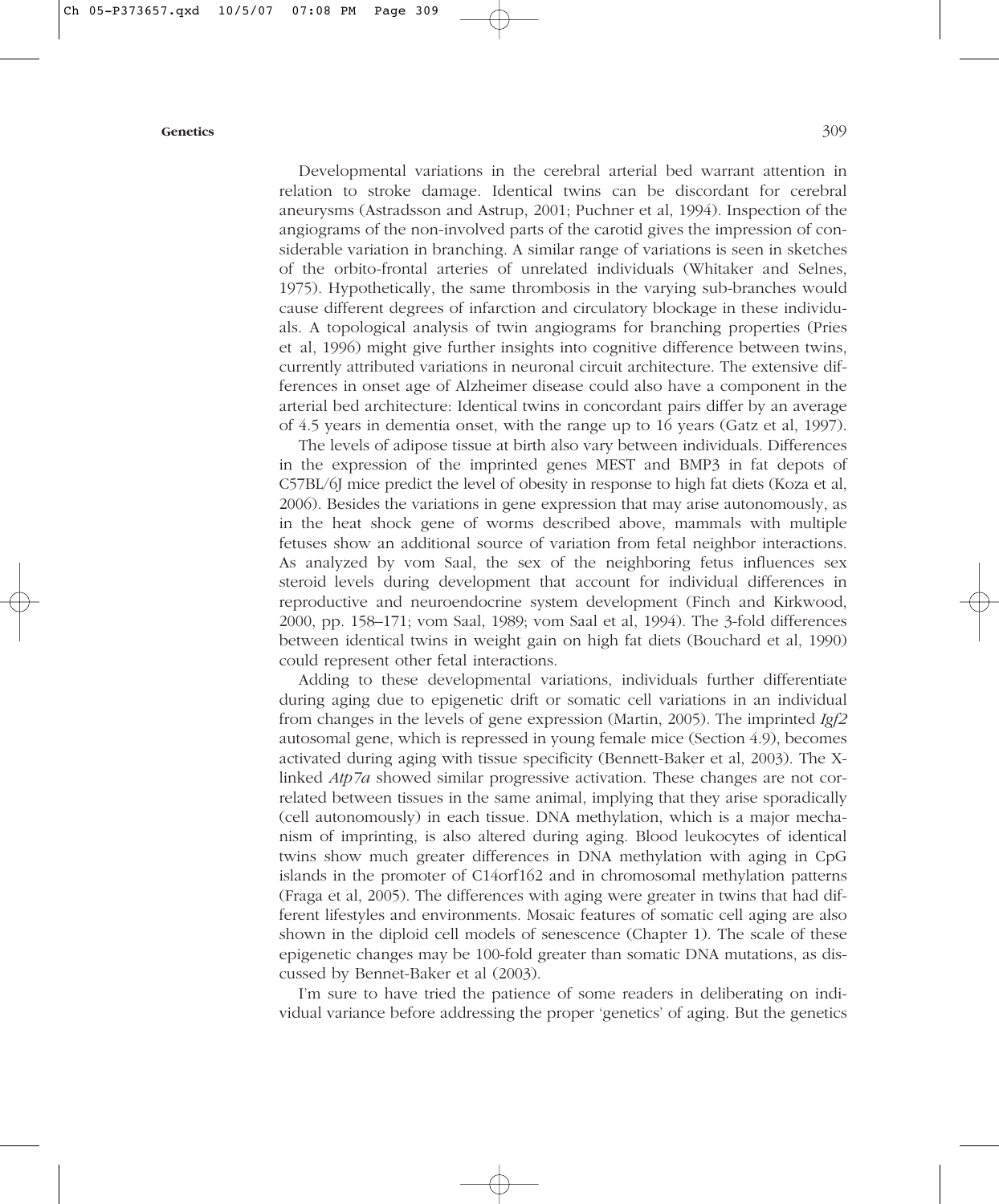of longevity must consider the different types and levels of variance in the interactions of gene-environment (G *x* E) and gene-gene (G *x* G) during aging. These interactions are qualitatively different than in younger organisms because of two major postnatal divergences in the genome: 'epigenetic drift,' as just discussed, and DNA structural instability. Somatic cell genotypes diversify within each individual during aging because of DNA instability in mitochondria and chromosomes, and especially in the telomeric shortening that also alters gene expression (Bahar et al, 2006) (Chapter 1). These findings suggest that genetic influences have some intrinsic upper limit due to epigenetic and structural variations in individual genomes during aging that would arise even if the environment was ideally invariant.

# **5.3. SEX DIFFERENCES IN LONGEVITY**

In humans, the sex chromosomes are *the* major genetic determinant of longevity differences within populations. This simple fact is often overlooked in discussions of genetic influences on aging. In most countries, women have greater life expectancy (LE) (Gavrilov and Gavrilova, 1991), whether measured at birth (total LE), or LE after age 1 (Teriokhin et al, 2004), or as years lived in full health (DALE, or disability adjusted LE equivalent to the 'healthy life expectancy') (Mathers, 2001). Currently, women live an average of 3.9 y longer than men (late 20th century global average from 227 countries and territories) (Mathers et al, 2001). The human female has lower mortality during all phases of life (Crimmins and Finch, 2006b; Newman and Brach, 2001; Suthers et al, 2003).

In general, the female advantage scales in proportion to the mean (Fig. 5.2A), which plots male and female life spans against the mean life span of both sexes for each country (Teriokhin et al, 2004). Some extremes are shown in Table 5.1 and Fig. 5.2B, C. At the low extreme, Zimbabwean women live 2.81 y *less* than men. At the high extreme, Lithuanian women live 12.05 y longer. African men had only 37 y of health (DALE), whereas western European women averaged 70 y, a 2-fold difference (Mathers et al, 2001). For populations with life expectancies >80 y, women live  $\geq 5$  y longer.

The female advantage is present at birth and holds across most ages, as shown for female:male mortality ratios in Sweden, mid- $18<sup>th</sup>$  century to present (Drevenstedt et al, in prep.) and in many other countries (Gravrilov and Gavrilova, 1991; Horiuchi, 1999; Teriokhin et al, 1994). Despite fluctuations, some explicable by wars, the baseline age-specific sex mortality ratios are soon regained. The Gompertz acceleration of mortality (ascending line after age 40) has a relatively constant slope across these historical Swedish periods, despite the 10-fold range of mortality at each age (Fig. 2.7) (Drevenstedt et al, in prep.). Although other countries and periods may show greater variations in the Gompertz slope (Gavrilov and Gavrilova, 1991), in nearly all populations the female mortality curves are displaced to lower values. That is, aging in demographic terms appears to begin later in women.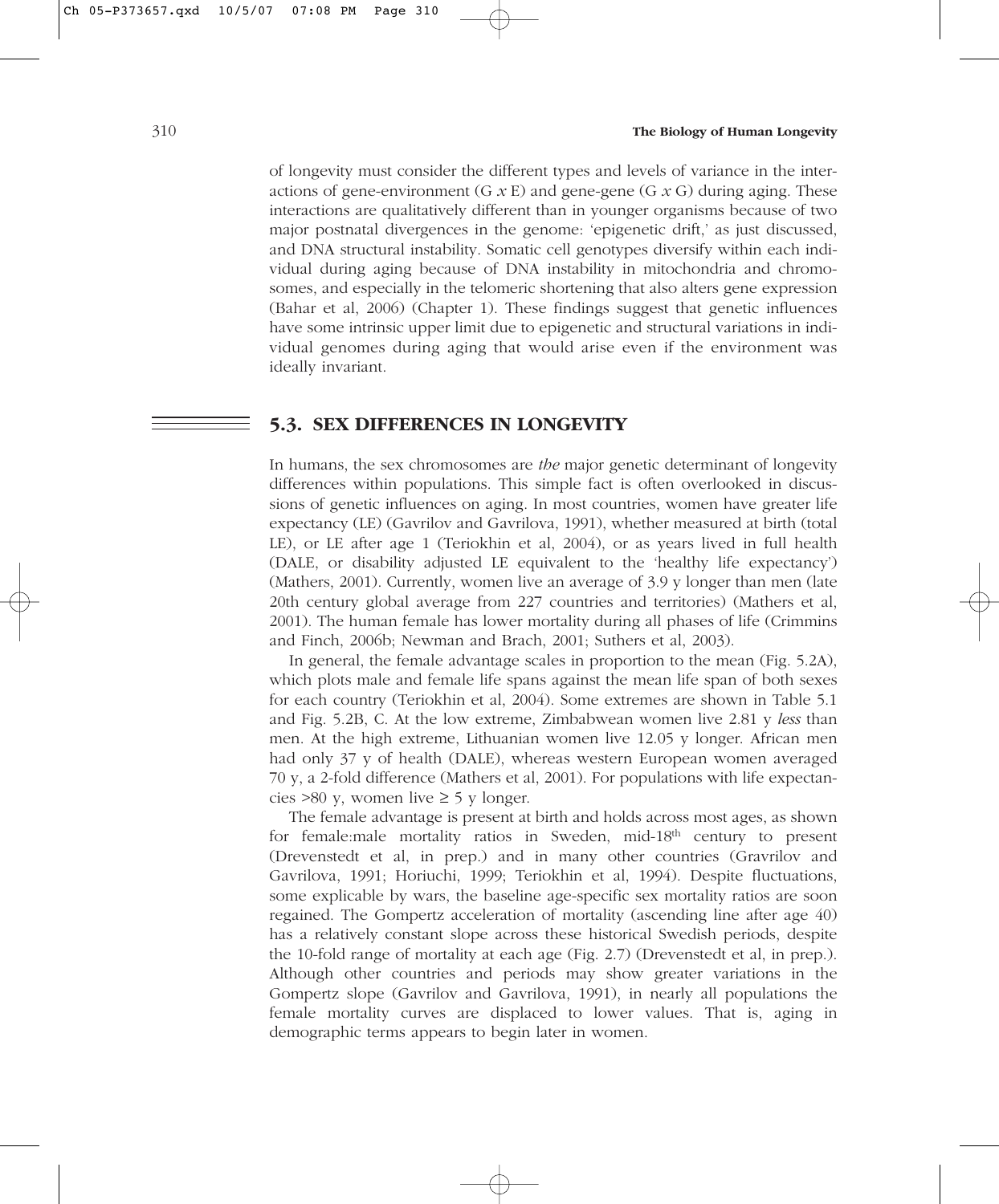

FIGURE 5.2 Human life spans from global average from 227 countries and autonomous territories (late 20th century public data). Redrawn from (Teriokhin et al, 2004). Calculated as life expectancy after age 1. A. The female advantage of life span increase with greater life expectancy. Male and female life expectancy graphed against the mean life span (unweighted mean of both sexes, malefemale mean life span half-sum). B. Life expectancy <45 y: Female:male ratio  $1.003 \pm 0.014$ ; calculated from data in (Teriokhin, et al, 2004). C. Life expectancy >79 y: Female:male ratio 1.086  $\pm$ 0.004.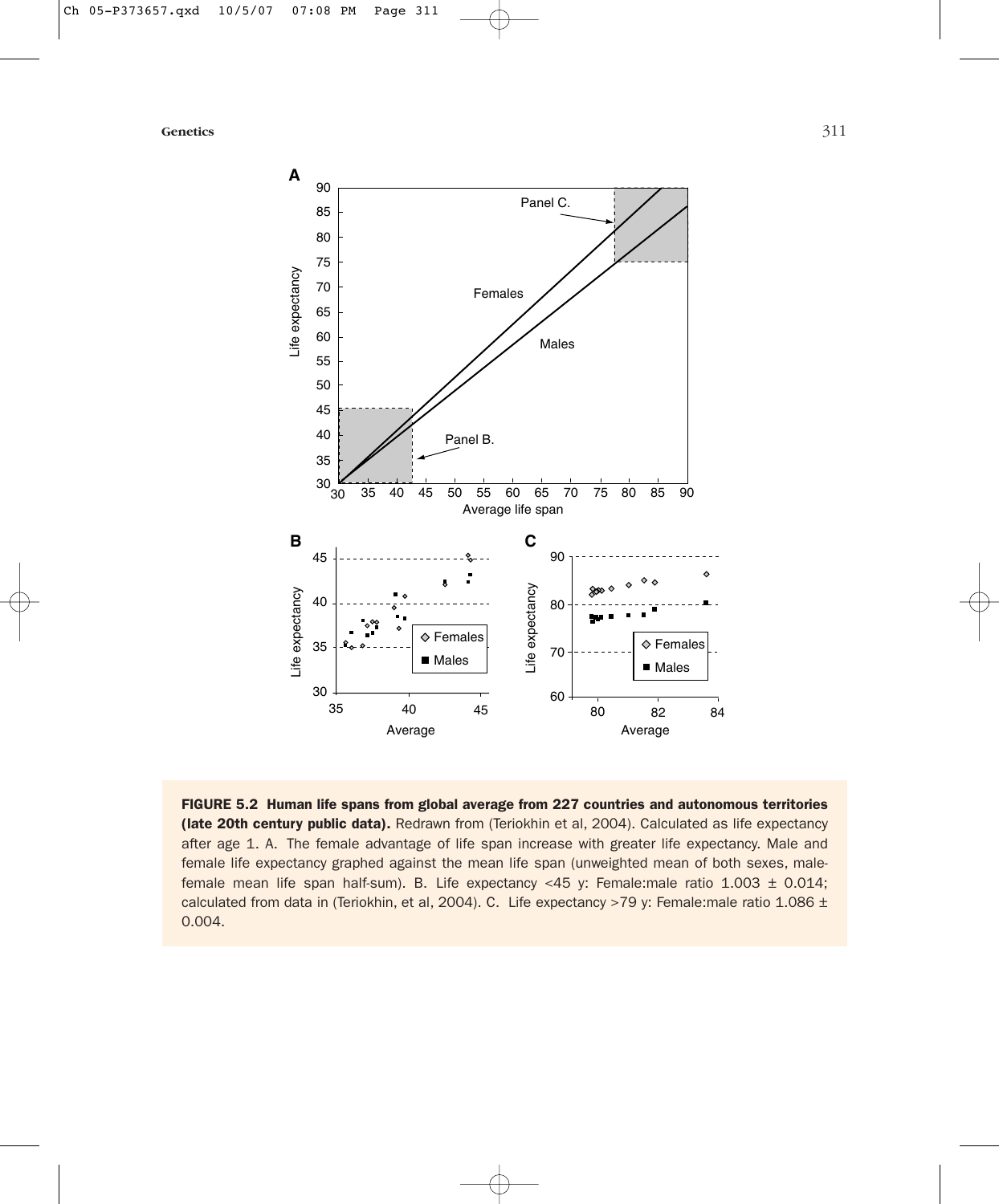|            | Life Span (LS) Calculated<br>as Life Expectancy<br>After age 1 Year <sup>a</sup> |       | <b>Environmental Mortality</b><br>per Year (Gompertz-Makeham<br>Coefficient, $A$ ) |                |          | <b>Healthy Life Span</b><br>(disability Adjusted<br>Life Expectancy, |                                                    |
|------------|----------------------------------------------------------------------------------|-------|------------------------------------------------------------------------------------|----------------|----------|----------------------------------------------------------------------|----------------------------------------------------|
|            | Female                                                                           | Male  | Difference/<br>Ratio                                                               | Female         | Male     | Difference/<br>Ratio                                                 | DALE) Average of<br><b>Both Sexes</b> <sup>b</sup> |
| Andora     | 86.61                                                                            | 80.62 | 5.99/1.07                                                                          | $\theta$       | $\Omega$ | 0.0004/5.00                                                          | 72.3                                               |
| Japan      | 84.28                                                                            | 77.76 | 6.52/1.08                                                                          | $\Omega$       | 0.001    | 0.0001/1.10                                                          | 74.5                                               |
| Lithuania  | 75.69                                                                            | 63.64 | 12.05/1.19                                                                         | $\theta$       | 0.006    | 0.0025/0.59                                                          | 64.1                                               |
| Sweden     | 82.66                                                                            | 72.22 | 10.44/1.14                                                                         | $\overline{0}$ | 0.001    | 0.0005/1.45                                                          | 73                                                 |
| U.S.A.     | 80.25                                                                            | 74.55 | 5.70/1.08                                                                          | $\Omega$       | 0.002    | 0.0002/1.08                                                          | 70                                                 |
| Gambia     | 56.39                                                                            | 52.45 | 3.94/1.08                                                                          | 0.011          | 0.0116   | $-0.0005/0.96$                                                       | 48.3                                               |
| Malawi     | 37.57                                                                            | 36.5  | 1.07/1.03                                                                          | 0.015          | 0.015    | $-0.0001/0.99$                                                       | 29.4                                               |
| Mozambique | 35.1                                                                             | 36.76 | $-1.66/0.95$                                                                       | 0.025          | 0.023    | 0.002/1.09                                                           | 34.4                                               |
| Zambia     | 37.97                                                                            | 37.4  | 0.57/1.02                                                                          | 0.023          | 0.0224   | 0.0006/1.03                                                          | 30.3                                               |
| Zimbabwe   | 35.31                                                                            | 38.12 | $-2.81/0.95$                                                                       | 0.025          | 0.0218   | 0.0032/1.15                                                          | 32.9                                               |

#### TABLE 5.1 Sample of Extreme National Demographic Profiles

a. Examples reformatted from (Teriokhin et al, 2004). The environmental mortality is calculated as the Makeham term *M* in the Gompertz-Makeham equation for mortality as a function of age *x*:  $m(x) = M + I \exp(\alpha x)$ , where the age-independent first term *M* represents environmental causes of death, *I* is the initial mortality rate, and α is the Gompertz constant of mortality rate acceleration (Section 1.2.1, Table 1.3). Sex differences in life span are explained by sex differences in *A* (Teriokhin et al, 2004), which approximates the initial mortality rate *I* (Table 1.3) and (Finch, 1990, pp. 663–666). The Gompertz slope coefficient α for birth cohorts is relatively stable across human environments (Finch and Crimmins, 2004; Jones, 1956) (Fig. 2.7A). b. (Mathers et al, 2001).

> The female advantage in life expectancy at birth in industrialized countries was about 2–3 around 1900, with further progressive increases. However, later in the 20<sup>th</sup> century, the female advantage shrank in some countries (Horiuchi, 1999). These trends are attributable to changes between the sexes in behavioral risks, mostly cigarette smoking, but also to alcohol consumption and occupational hazards (Horiuchi, 1999; Pampel, 2002; Waldron, 1985). Nonetheless, the female advantage culminates in the dominance of women among centenarians (Robine and Vaupel, 2001; Robine et al, 2006). The growth of the oldest age group beyond 90 is a demographic novelty that emerged after 1850 and continues growing remarkably in health-rich populations. Centenarians are increasing exponentially, doubling every 6 years, faster than any other age group. Sex differences of life span in late  $20<sup>th</sup>$  century countries are strongly associated with sex differences in the Gompertz equation 'initial mortality rate' coefficient, *I* (Table 5.1, legend; Table 1.3) (Teriokhin et al, 2004). The female advantage persists across the 20-fold range of environmental mortality in different countries (Gompertz-Makeham coefficient *M*) (Table 5.1).

> However, at life spans <45 y, the female longevity advantage is less robust and wobbles (Fig. 5.2B) (Table 5.1). The age 45 cut-off is crucial to under-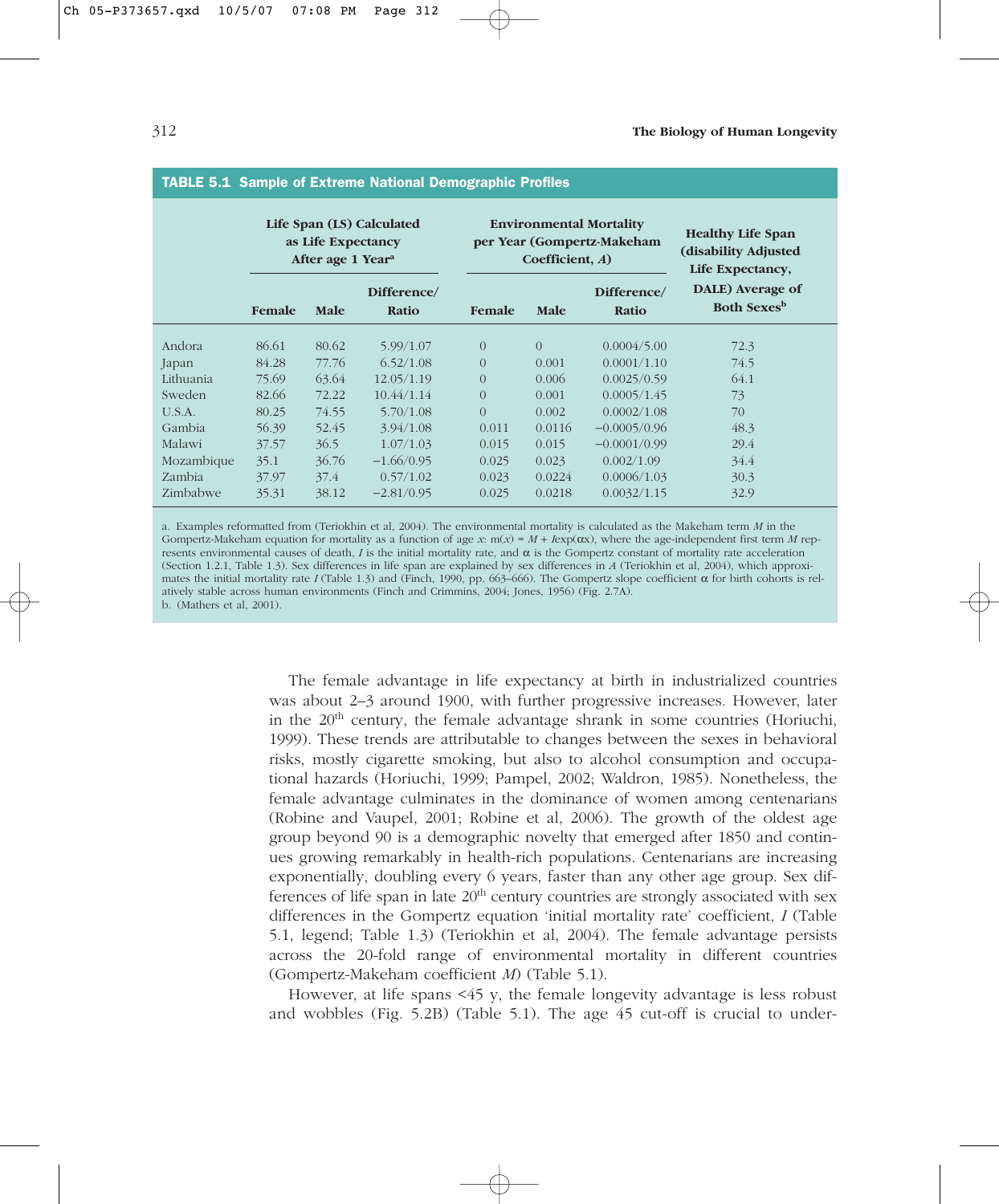standing the evolution of the human life span, because life spans are typically 30–40 y (Fig. 1.1A) in pre-industrial countries (Oeppen and Vaupel, 2002) and in the remaining small groups of forager-hunter gatherers (Gurven and Kaplan, 2007). For example, Ache foragers living in the forest before contact had lower female mortality and longer life expectancy at age 20 (female 39.8 y, male 34.2 y) (Hill and Hurtado, 1996, p. 196), but few other groups have been described. Birth rates are also much higher in these health-poor populations (Easterlin and Crimmins, 1985; Teriokhin et al, 2004), where infections are major causes of death. Only when early mortality from infectious disease has been greatly diminished do we see large proportions of adults surviving to post-reproductive ages, with increasing female advantage in longevity. Evidently, the lower prevalence of infections in industrialized nations has diminished a major 'natural' cause of mortality. Thus, we may consider that the recently growing female advantage at later ages is a post-Darwinian phenomenon that cannot be attributed to natural selection of genotypes for superiority in reproduction. However, health-poor populations with high mortality remain under greater Darwinian selection because of highly prevalent gastro-enteritis, HIV, malaria, worms and other parasites, TB, and other chronic and acute infections that are major causes of mortality (Chapter 4).

Gender differences in mortality are seated in the genetics of sex determination. The male phenotype depends strictly on the Y-chromosome sexdetermining locus (SRY), which encodes a transcription factor required for testes development (Barsoum and Yav, 2006). In the absence of a fetal testis, mammalian female organs develop as the default phenotype. Of the genes carried by the two X chromosomes present in females, one of the two alleles is usually randomly inactivated during development (X-inactivation is different from gene imprinting; Section 4.10). However, about 15% of X-linked genes escape inactivation and are expressed to some extent in adult cells (Carrel and Willard, 2005). Thus, female and male genomes differ in the following major attributes: Y-chromosome genes that are absent from the X chromosome; the heterozygote advantage of women for harmful recessive alleles that are not offset in males; and, the expression in women of both copies of some X-linked genes.

Sex differences in postnatal mortality are not obviously explained by sex hormone levels and involve the cultural complexes described as gender differences. The prenatal sex difference in mortality is less subject to cultural influences because the fetal sex is not clearly recognizable by the mother without modern technology. However, ultrasonic imaging indicates greater male wakefulness (Robles de Medina et al, 2003) and earlier female oral-motor development (Miller et al, 2006a). Humans experience irreducible gender effects on mortality risk through their social roles and status at all ages. Gender-dangers include childbirth in women and fighting in males. Independent of these risk situations, sex differences are recognized in morbidity that are the result of differences in organ structure during development. Osteoporotic fractures begin to increase during aging 5–10 y earlier in women than in men. Why heart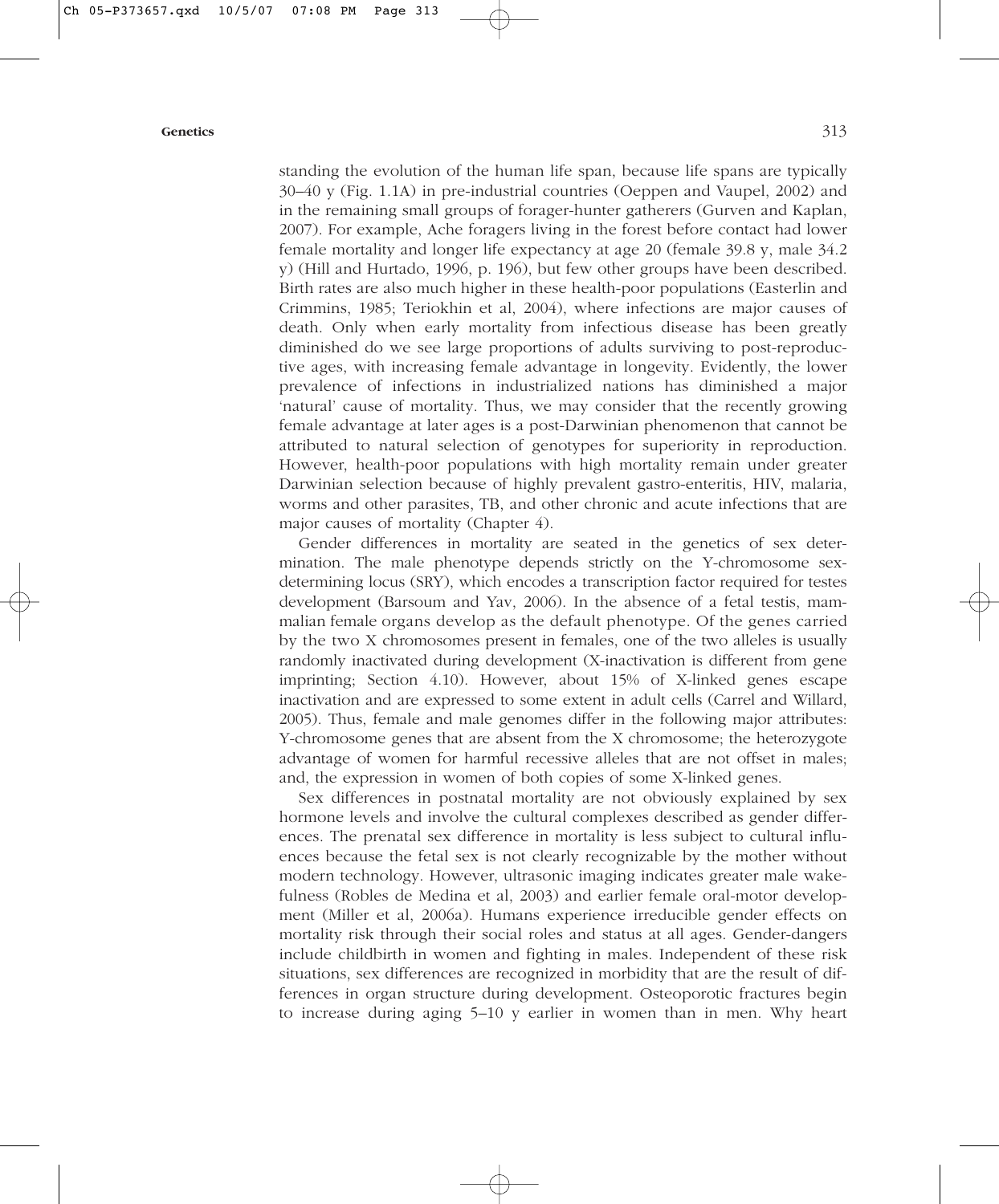disease mortality also lags behind in women is still obscure, despite sex differences in many vascular event risk factors, including blood lipid and blood pressure regulation. Males are more vulnerable to infections in many studies. During the first year, male infants were 20% more likely to die from infections than females (U.S. births, 1983–1987) (Read et al, 1997). Other studies, pro and con, are summarized by (Wells, 2000). Whatever the 'intrinsic' role of biological sex, the gender issues in health from culture and behavior are always present and hard to resolve, especially in health-poor populations. Despite these uncertainties, we may anticipate a convergence of the physiological and genetic basis for the sex differentials in mortality.

Many other species have major sex differences in life span (Finch, 1990; Kirkwood, 2001; Tower, 2006). A comprehensive analysis of more than 1000 groups of rodents showed 5% greater maximal longevity of the female in rats, but no sex difference in mice (Rollo, 2002). Sex differences in longevity may also be influenced by the resistance to infections: In general, female rodents survive most pathogenic infections better than males (Pasche et al, 2005). Infections in the early era of husbandry may have contributed to some sex differences in life span of mouse strains (Storer, 1966). Among five species of *Drosophila*, the females had small differences in mortality acceleration rates (Gompertz slopes), whereas male interspecific differences include both the slope and baseline mortality rate (Promislow and Haselkorn, 2002). Metabolic rates differ 3-fold between species and tend to be higher in the females, but do not correlate highly with life span. Sex effects on age-specific mortality differ between fly lines and are influenced by population density (Khazaeli et al, 1995).

Sex differences in rodent and fly mortality are associated with reproductive stresses (costs) (Chapman et al, 1998; Phelan and Rose, 2005) that are minor in modern human populations (Aiello and Key, 2002; Hrdy, 2000). As predicted by evolutionary theory. Virgin flies live longer than mated females, even though egg production was unaltered (Fowler and Partridge, 1989). Fighting during mate selection increases male mortality, while production of large numbers of eggs is energetically costly. In the worm, germ cell ablation increased life span, discussed below (Fig. 5.4), whereas in the fly, germ cell ablation may decrease life span (Barnes et al, 2006). Of course, the absence of germ cells can alter endocrine functions in other ways. Generalizations are premature.

Many sex-specific cases of trade-offs in immunity and reproduction can be interpreted in terms of antagonistic pleiotropy (Tower, 2006). Contact with seminal fluid shows a trade-off in flies; while being toxic to females, seminal fluid prevents mating with other males. One toxin in seminal fluid is the protease inhibitor Acp62F (Wolfner, 2002). Seminal fluid also contains antimicrobial peptides that may protect from venereal transmitted infections, as seen in other insects (see below) (Khurad et al, 2004). Sex differences in nutrition-infection interactions may be anticipated, because of sex differences in response to diet restriction in flies (see below, Fig. 5.6) and the sex differences in vulnerability to infections discussed above. The selective vulnerability of male flies in *Drosophila*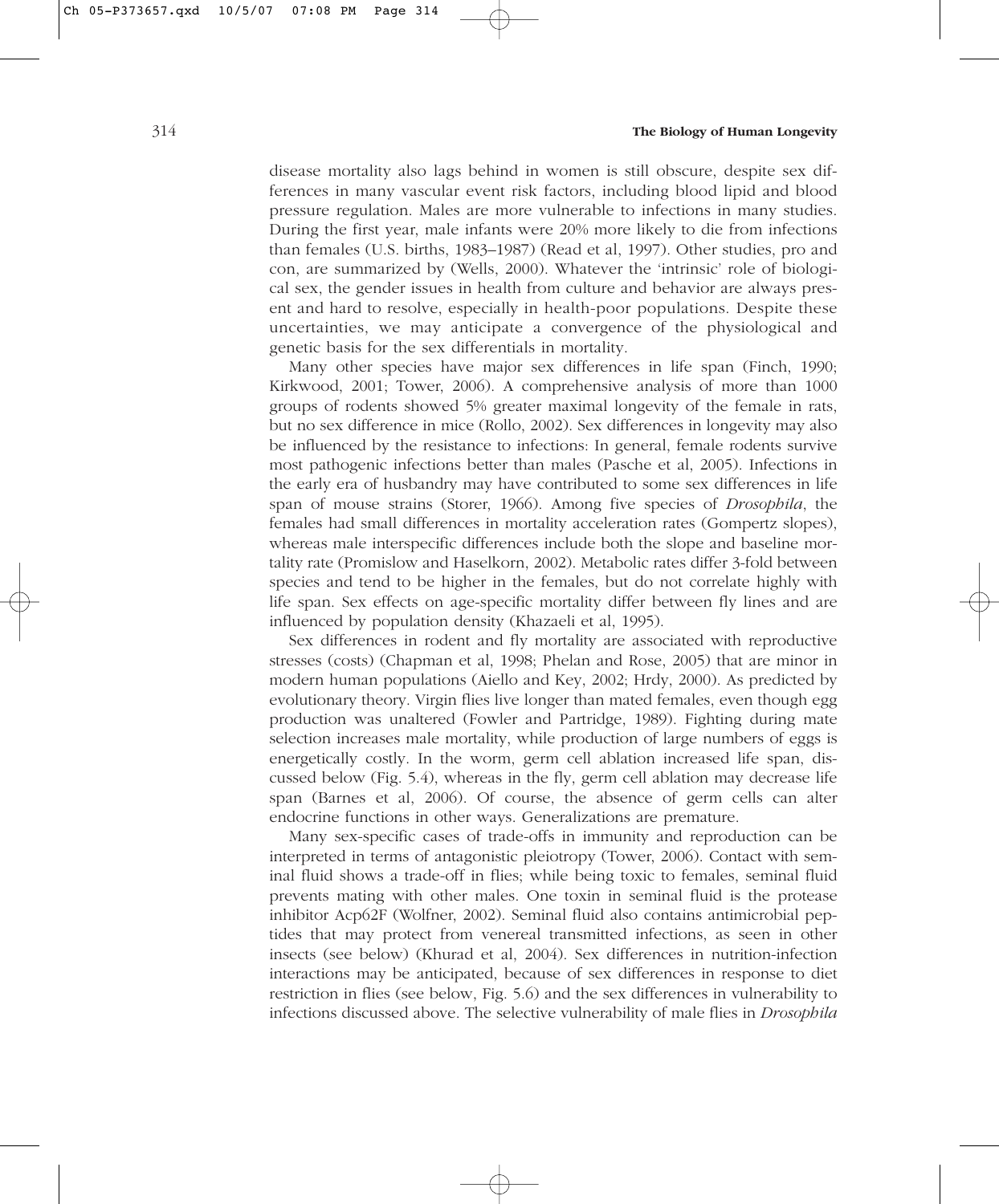*bifasciata* and *D. psuedoobscura* to the bacterium *Wolbachia* might be a good model (Veneti et al, 2004). Many fly strains carry this rickettsial bacterium as an intracellular symbiont, which is transmitted maternally. *Wolbachia* may participate in reproductive isolation mechanisms in natural populations, mediated by malespecific mortality.

Furthermore, transgenic manipulations of life span are influenced by the sex of the genetic host in fly strains and differ by background genotype. Targeted overexpression of human superoxide dismutase (SOD) in fly motorneurons generally increased life span, with sex-specific effects that differed between longlived wild-caught fly strains (Landis and Tower, 2005; Spencer et al, 2003). Insulin-producing neurons contribute to the sex differences in motor activity (Belqacem and Martin, 2006). Some mutants that inhibit insulin-like pathways increase the female life span more than the male (Tu et al, 2002a).

#### **5.4. METABOLISM AND HOST-DEFENSE IN WORM AND FLY**

Metabolic genes influence longevity from single-celled yeast to worms, flies, and mice (Fig. 1.3A) (Kenyon, 2005; Finch and Ruvkun, 2001; Longo and Finch, 2003). Many of these genes belong to systems of hormone signaling, including insulin-like peptides, insulin-like growth factors (IGF), and sterols. Variants of insulin-like genes also influence inflammation. In some cases, these hormones enhance survival during states of reduced metabolism, which are coupled to increased stress resistance. Depending on the species, development may be arrested in hypometabolic states.

# **5.4.1. Metabolic Gene Signaling**

All animals have multiple insulin-like peptides that mediate growth during development and postnatal metabolism and feeding behaviors (Nassel, 2002; Wu and Brown, 2006). The invertebrate insulins are almost exclusively neurosecretions, whereas vertebrate neuronal insulin expression is minor relative to pancreatic ßcells. IGF-1 is widely expressed in brain, liver, and other tissues (Bondy and Cheng, 2004). The invertebrate insulins have many specialized functions, and some conserved activities in glucose regulation. The fly has glucose receptors in the corpora cardiaca, which receives insulin as a neurosecretion and responds to hypoglycemia, as does the pancreas (Kim and Rulifson, 2004). Genetic ablation of the insulin-secreting medial neurosecretory cells in fruit flies increased hemolymph glucose 3-fold, as expected (Broughton et al, 2005).

Current models of insulin/IGF-like signaling in nematodes include the sequence of biochemical steps from the insulin-like receptor DAF-2 to the transcription factor DAF-16 (Fig. 5.3). Sensory neurons secrete an insulin-like peptide that activates an insulin-like receptor (DAF-2), followed by a phosphorylation cascade through phosphatidylinositol (PI) from AGE-1 (a PI-3OH kinase, Fig. 1.3). After further steps,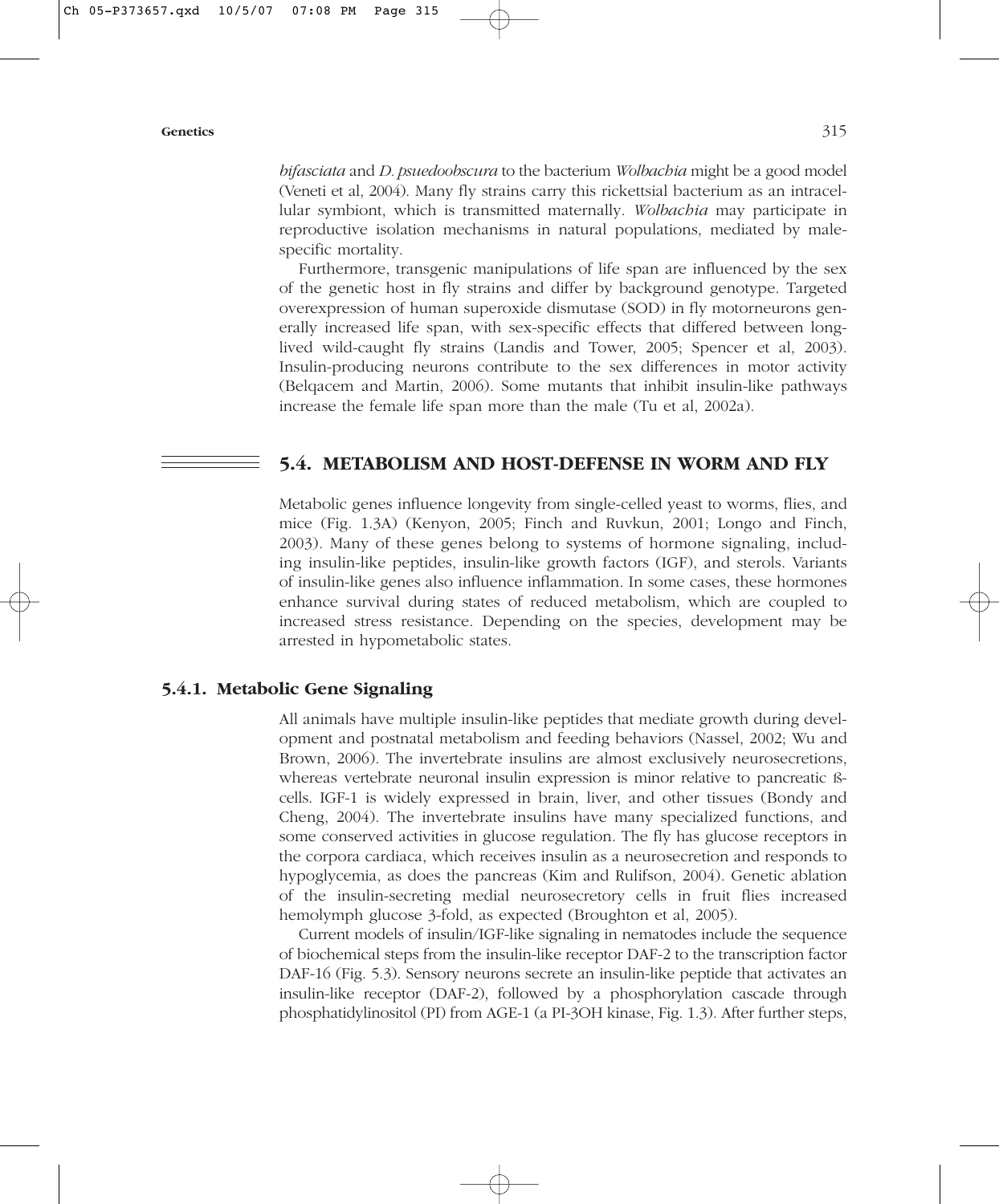

FIGURE 5.3 Metabolic signaling and immunity in worm (*Caenorhabditis*) and fly (*Drosophila)*, based on mutant effects. Adapted from graphs and information in (Gerisch, 2004; Hertweck, 2004; Kurz and Tan, 2004; Libina et al, 2003; Mak and Ruvkun, 2004). Note that most of these predicted pathways are based on mutant effects and the orthologous proteins have not been isolated and analyzed biochemically. Both fly and worm have insulin-like peptides which activate insulin-receptors with ensuing kinase cascades and downstream effects on transcription. These pathways are known in more detail for worm than fly. The TGF-β pathway in worm (DAF-7 peptide) converges with insulin signaling and sterols at DAF-12. The fly orthologue of TGF-β is the Dpp peptide in fly, which interacts with the Rel pathway during early development. Because Rel/NfKB homologues are major transcriptional regulators of immune genes in the fly, it is plausible to consider Dpp-Rel interactions in adult immunity and aging. The GATA transcription factor (not shown here) regulated the expression of anti-microbial peptide genes independently of the Toll system (Senger et al, 2006).

> the transcription factor DAF-16 translocates to the cell nucleus to modulate genes that are hypothesized to enhance longevity by increasing stress resistance (Morley and Morimoto, 2004). The phosphorylation of DAF-16 inhibits its translocation to the nucleus, e.g., in loss of function mutant AKT-1 kinases. Mutants impairing DAF-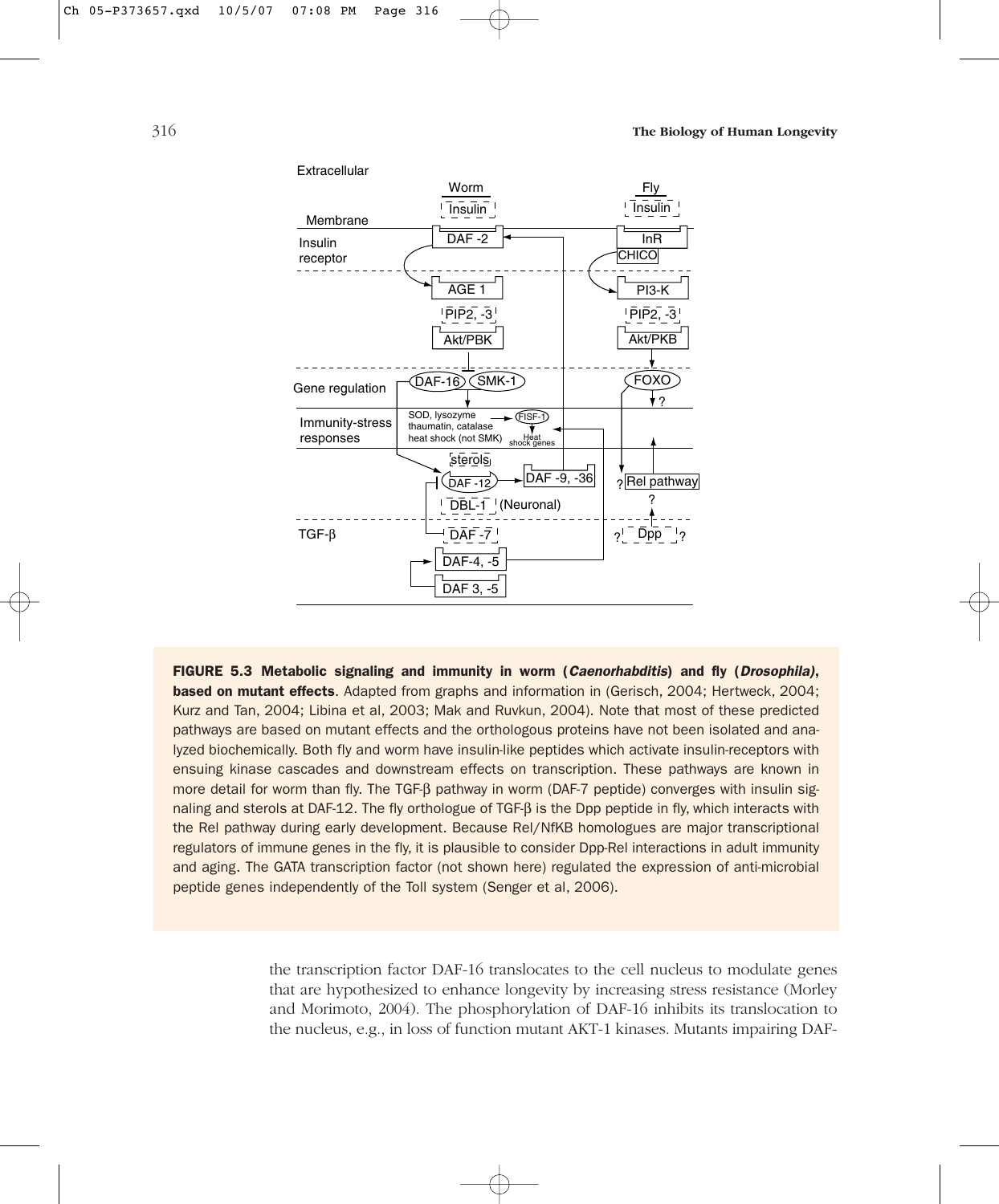16 activation are shorter-lived. DAF-16 nuclear translocation is highly sensitive to a narrow range of phosphorylation so that genetic defects can have widely different consequences ranging from extended longevity to developmental arrest (Imae et al, 2003). Other longevity mutants are found in the sirtuins, mTOR, and other gene systems that may serve as intra-cellular sensors of individual cell energy.

Despite this great progress, only one invertebrate insulin has been isolated and directly studied. An insulin cross-reacting peptide was semipurified from the brain of *Calliphora* (blowfly) and acted like vertebrate insulin in increasing glucose uptake in two assays: *in vitro* glucose uptake by rat fat cells and *in vivo* uptake from *Calliphora* hemolymph (Duve et al, 1979; Duve et al, 1982). Unexpectedly, in fly embryo cells, human insulin inhibited glucose uptake and glycogen synthesis but stimulated the pentose phosphate pathway (Ceddia et al, 2003). No worm insulin has been isolated and directly tested for functions. The mechanisms deduced for all the worm and fly longevity mutants by indirect evidence may be revised as the biochemistry becomes further developed.

Relationships among the ancient metabolic systems of insulins, sirtuins, and target of rapamycin (TOR) are outlined in Fig. 1.3A and Fig.3.9. Additionally, the AMP kinases (AMPK), the Per-Arnt-Sim protein domain kinases (PASK) and the hexosamine pathway could be involved because of their sensitivity to glucose and other nutrients. The yeast 'silent information regulator-2' ('sir-2') gene family (whence *sir-2–uins*) was recognized to repress the mating-type loci and extend the reproductive life span (Hekimi and Guarante, 2003). Sirtuins are NAD+ dependent deacetylases with many protein substrates (Blander and Guarante, 2004). The NAD-dependence couples sirtuin activity to cell nutritional status through the [NAD]/[NADH] ratio (Lin and Guarante, 2003). SIR2 increases chromatin condensation (heterochromatinization) by deacetylating local histones and interacting with proteins bound to 'silencer' DNA sequences (Blander and Guarante, 2004; Rusche et al, 2003). SIR2 is induced by resveratrol (a polyphenolic sirtuin activator and anti-oxidant) (Cohen et al, 2004; Longo and Kennedy, 2006). Resveratrol also shows anti-fungal activity, consistent with its presence in grapes (Jung et al, 2005; Sinclair, 2005), and is an immunosuppressant in transplantation experiments. Sirtuin activators are referred to as STACs.

SIR2 may have different roles in the longevity model of yeast aging (Section 1.2.6) (Longo and Kennedy, 2006). A current controversy concerns the role of SIR2 in the increase of yeast life span by diet restriction. SIR2 functions differ between the experimental yeast model (replicative senescence vs. aging; Section 1.2.5), which may be due to the different levels of media glucose used by the experimenters.

Human SIRT1 deacetylates histones and a remarkable range of key regulators, including ku70 and other mediators of apoptosis and DNA repair, the transcription factors FoxO<sup>4</sup> and p53, and even cytoskeletal  $\alpha$ -tubulin (Blander and

<sup>4</sup>FoxO (forkhead) genes have alternate names: FoxO1, also FKHR; FoxO3, also FKHRL1; FoxO4, also AFX. FOXO is the mammalian forkhead orthologue of worm DAF-16.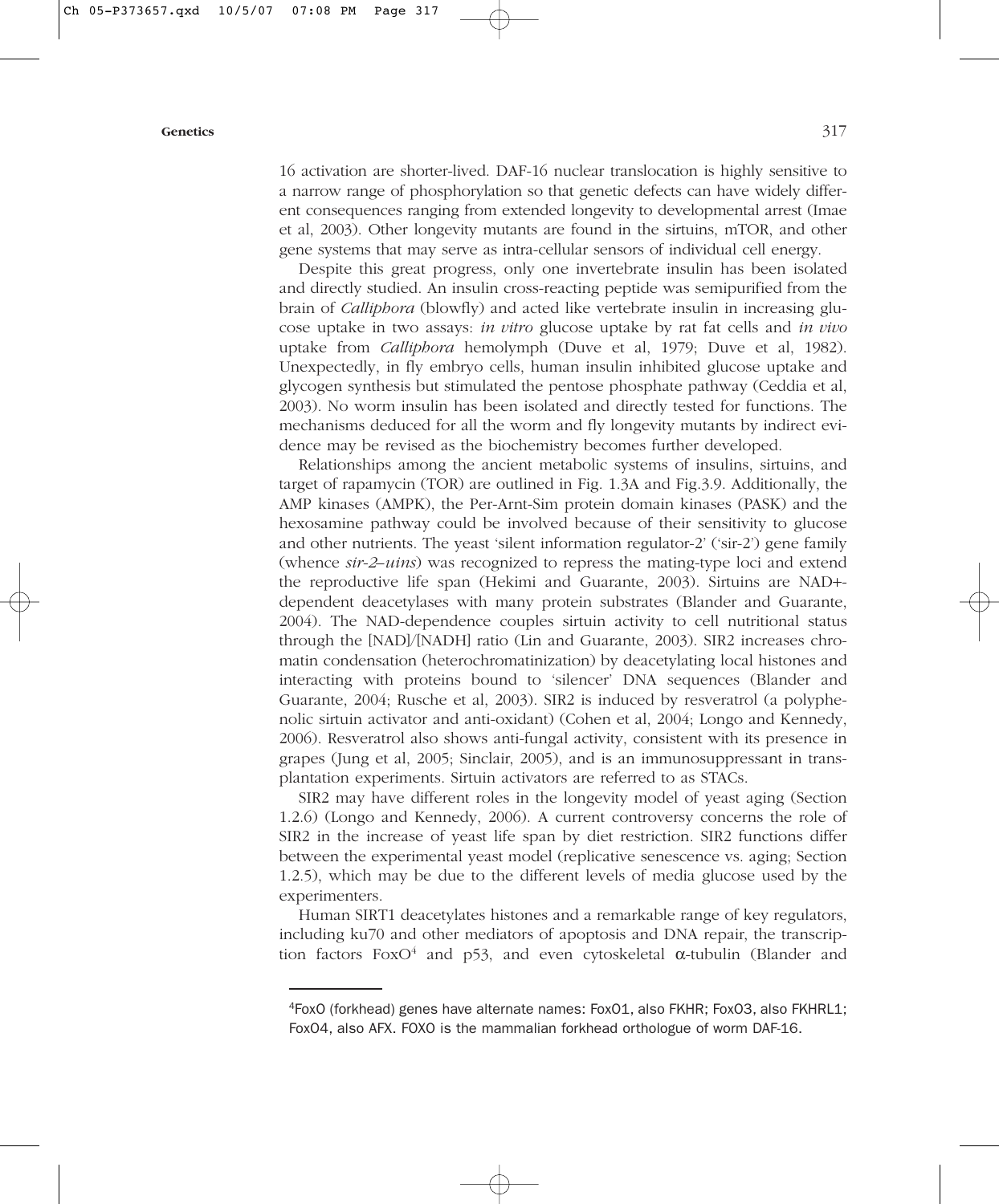Guarante, 2004; Borra et al, 2004). FoxOs regulate glucose metabolism and resistance to oxidative stress. FoxO is acetylated by CBP (cAMP response elementbinding protein-binding protein) and deacetylated by SIRT1, which coactivates FoxO1 (Daitoku et al, 2004). The FoxOs respond to diet and insulin; e.g., fasting increased FoxO4 by 35% in muscle (Imae et al, 2003). FoxO3 and FoxO4 increased in muscle of aging rats (Furuyama et al, 2002).

TOR (target of rapamycin) acts as a nutrient sensor in mammalian and yeast cells (Gray et al, 2004; Long et al, 2004; Lorberg and Hall, 2004; Powers et al, 2006a; Proud, 2004). Rapamycin is a natural antifungal and immunosuppressing antibiotic. TOR nutrient sensing depends on its complex with RAPTOR (regulatory associated protein of TOR). Deficits of leucine or other amino acids activate TOR and in turn attenuate protein synthesis and metabolic quiescence. Rapamycin-treated cells appear starved. TOR kinase inhibits protein synthesis by phosphorylating the elongation factor (eEF2), which is activated by insulin. In flies, TOR signaling through elongation factor binding protein (4E-BP) also acts as a metabolic brake to control fat metabolism (Teleman et al, 2005). Unlike the fly, the worm *C. elegans* is insensitive to rapamycin. This insensitivity may be adaptive because rapamycin is produced by a soil bacterium *Streptomyces hygroscopicus* (Long et al, 2002).

#### **5.4.2. Immunity and Metabolism**

Innate immune defenses to infections are highly specialized and vary widely between phyla (Fig. 5.4) (Brennan and Anderson, 2004; Martinelli and Reichhart, 2005; Mylonakis and Aballay, 2005). Four key functions are involved in host defenses: (I) pathogen recognition; (II) activation of cell and systemic machinery to inactivate, isolate, or remove the pathogen; (III) activation of somatic repair processes; and (IV) mobilization of energy, as needed for acute or chronic responses. The ergonomics of host defense (Fig. 1.2B) has not received much attention in current molecular studies of invertebrate immunity. Many common pathogens are detected and bound by specialized pathogen receptor proteins that recognize 'pathogen associated molecular patterns' (PAMPS) (Section 1.3) (Medzhitov and Janeway, 2002). These complex interactions are represented in Fig. 5.4 as black triangles interacting with abstract pathogen receptors.

Nematode immunity is very different from that in insects. Lacking a pumped circulation, nematodes do not rapidly deploy the mobile phagocytes and antimicrobial proteins of insects and vertebrates. Nematode bacteriocidal agents are presumed but have not been described. Insect bacteriocidal mechanisms include induction of anti-microbial peptides, e.g., defensin, among more than 20 others with specificity for various bacteria and fungi (Table 5.2). Many of these peptide genes show increased expression during aging in flies (Landis et al, 2004; Pletcher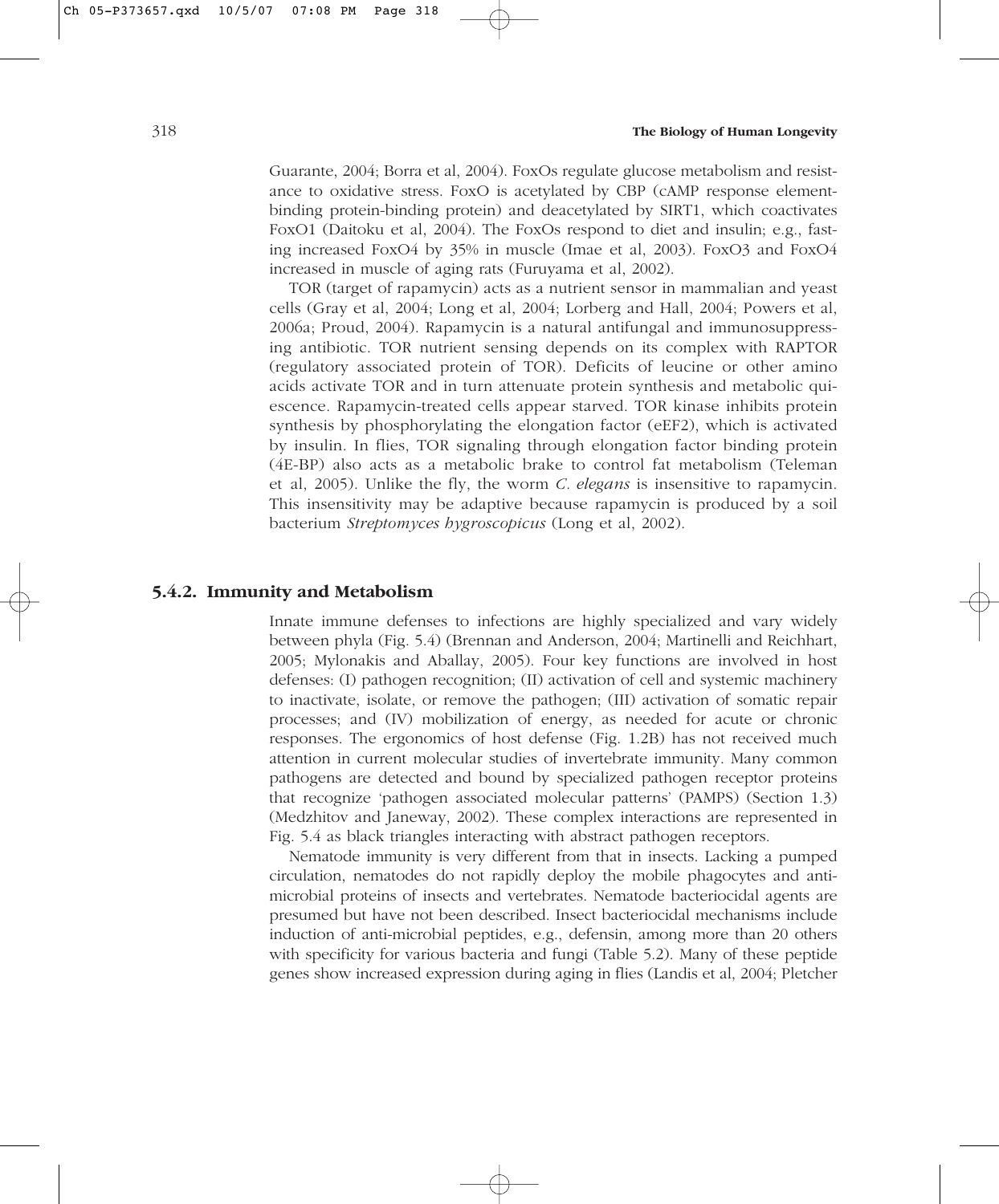

FIGURE 5.4 Elements of innate immunity, vastly oversimplified, representing *C. elegans, D. melanogaster* and human. Adapted from (Martinelli and Reichhart, 2005; Mylonakis and Aballay, 2005; Oda and Kitano, 2006). The pathogen ligands are represented as black triangles, which are bound by the membrane receptors on macrophages or other cells that are front-line defenses. The outlined box encompasses myriad signal transduction machinery that engages complex kinase interactions, e.g., MyD88 in the fly and mammals, but absent from worm. The output activates various microbicidal pathways that induce acute phase proteins, anti-microbial peptides, free radicals, phagocytosis, and cell death. At least 10 regulatory layers can be conceptualized in mammals, with modules that allow exquisite conditional regulation of immune output according to information on the physiological state: energy reserves, burden of tissue damage, and pathogen load. IKK, IκB kinase; Imd, immune deficiency pathway; IRAK, interleukin 1 receptor-associated kinase; MAPK, mitogen-activated protein kinase; MyD88, myeloid differentiation primary response gene 88, which recruits and activates IRAK and other kinases; NF-κB, nuclear factor κB, transcription factor that regulates many immune system genes; Pelle, kinase with roles in embryogenesis and adult immunity; PGRP-LC, peptidoglycan recognition proteins; Tir-1, Toll/interleukin-1 resistance domain protein (*C. elegans*) and orthologue of human SARM; TLR, Toll-like receptors (11 in mammals), which bind diverse pathogenic ligands; *TRAF*, tumor necrosis factor receptor-associated factor; Tube, an adaptor protein downstream of Toll, recruits MyD88 and Pelle (kinase).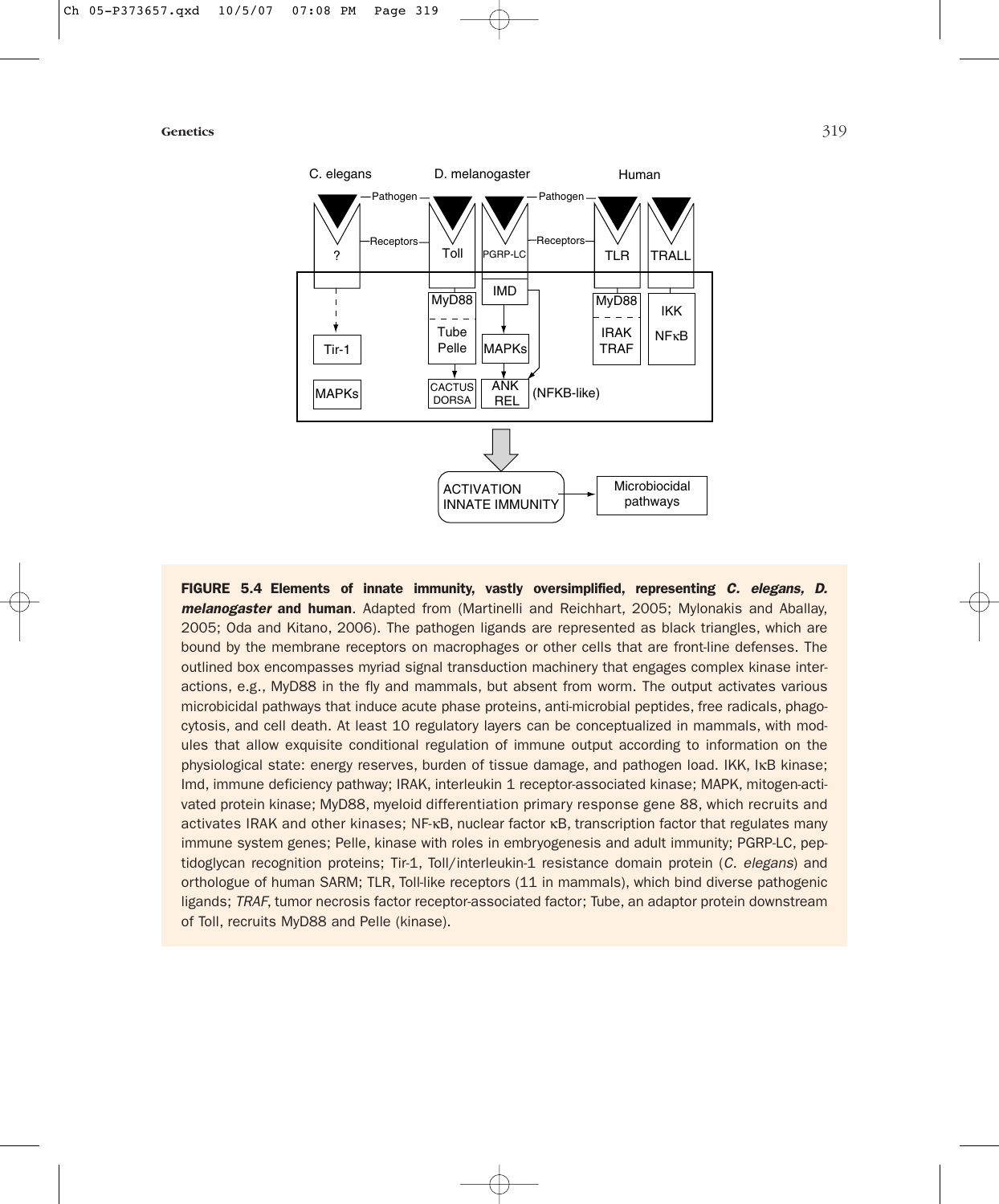| Agent                  | <b>Activity<sup>a</sup></b>                                  |
|------------------------|--------------------------------------------------------------|
|                        |                                                              |
| attacin                | anti-bacterial, Gram-negative <sup>b,c</sup>                 |
| cecropins              | anti-bacterial, Gram-negative <sup>c</sup>                   |
| defensin               | anti-bacterial, Gram positive <sup>b,c</sup>                 |
| diptericin             | anti-bacterial, Gram-negative <sup>d</sup>                   |
| drosocin               | anti-bacterial, Gram-negative <sup>b</sup>                   |
| drosomycin             | anti-bacterial, Gram neg. and pos.; anti-fungal <sup>b</sup> |
| Hsp70                  | in the endocytic complex; associated with                    |
|                        | Toll-like receptors <sup>b</sup>                             |
| metchnikowin           | anti-bacterial, Gram-positive and anti-fungal <sup>b</sup>   |
| Pgrp-lc, peptidoglycan | pathogen receptors for Gram-negative bacteria;               |
| recognition proteins   | activate Relish/imd pathways and phagocytosis;               |
|                        | 13 genes and splice variants <sup>c,d</sup>                  |
| relish                 | NF-KB-like transcription factors required for                |
|                        | induction of anti-microbial genes <sup>c</sup>               |
| Toll receptors         | signal transduction downstream of pathogen receptors         |
|                        | (Pgrp-1); mammalian orthologues bind microbial               |
|                        | peptides, e.g., Toll-4 binding of $LPSc$                     |
|                        |                                                              |

TABLE 5.2 Host-Defense Genes with Increased Expression<sup>a</sup> in Aging *Drosophila* 

a. The relative size of age changes is generally not provided by the cited papers, due to the uncertainty in microarray analysis of background estimates. RNA blot images give the impression of many-fold increase during aging in whole body extracts. b. (Landis et al, 2004); c. (Pletcher et al, 2002); d. (Seroude et al, 2002).

et al, 2002) (Section 1.8, Fig. 1.24). These defenses are also integral to successful mating because pathogens are transmitted venereally in insects (Khurad et al, 2004). Seminal fluid also contains anti-microbial peptides that protect from venereal infections. The sex-peptide of male *Drosophila* seminal fluid rapidly induces defensins and other peptides that are at low levels in virgin female flies (Peng et al, 2005a). In male flies, sexual activity decreased the clearance of pathogenic *E. coli* in proportion to the frequency of female contacts, suggesting trade-offs for reproduction at the expense of life expectancy (McKean and Numey, 2001).

The pathogen receptor machinery differs between fly, worm, and human, but does share some elements of subcellular signaling machinery (Fig. 5.4). The insect immunity gene responses employ transcription factor binding sites resembling those of vertebrate immunity, including GATA srp-like, NF-κB/Rel-like, and Stat (Wertheim et al, 2005). The ancient Toll receptors are widely used core regulators of immune responses. Toll activation in flies induces numerous host defenses, including genes encoding anti-microbial peptides (Table 5.2) and gene mediating phagocytosis, hemolymph coagulation, and production of free radicals used for cell signaling and cytotoxicity. In fly embryos, the Toll pathway is critical to establishing the embryonic dorsoventral axis. I suggest that the employment of Toll in early development may also activate host defense genes to protect the energy-rich larvae.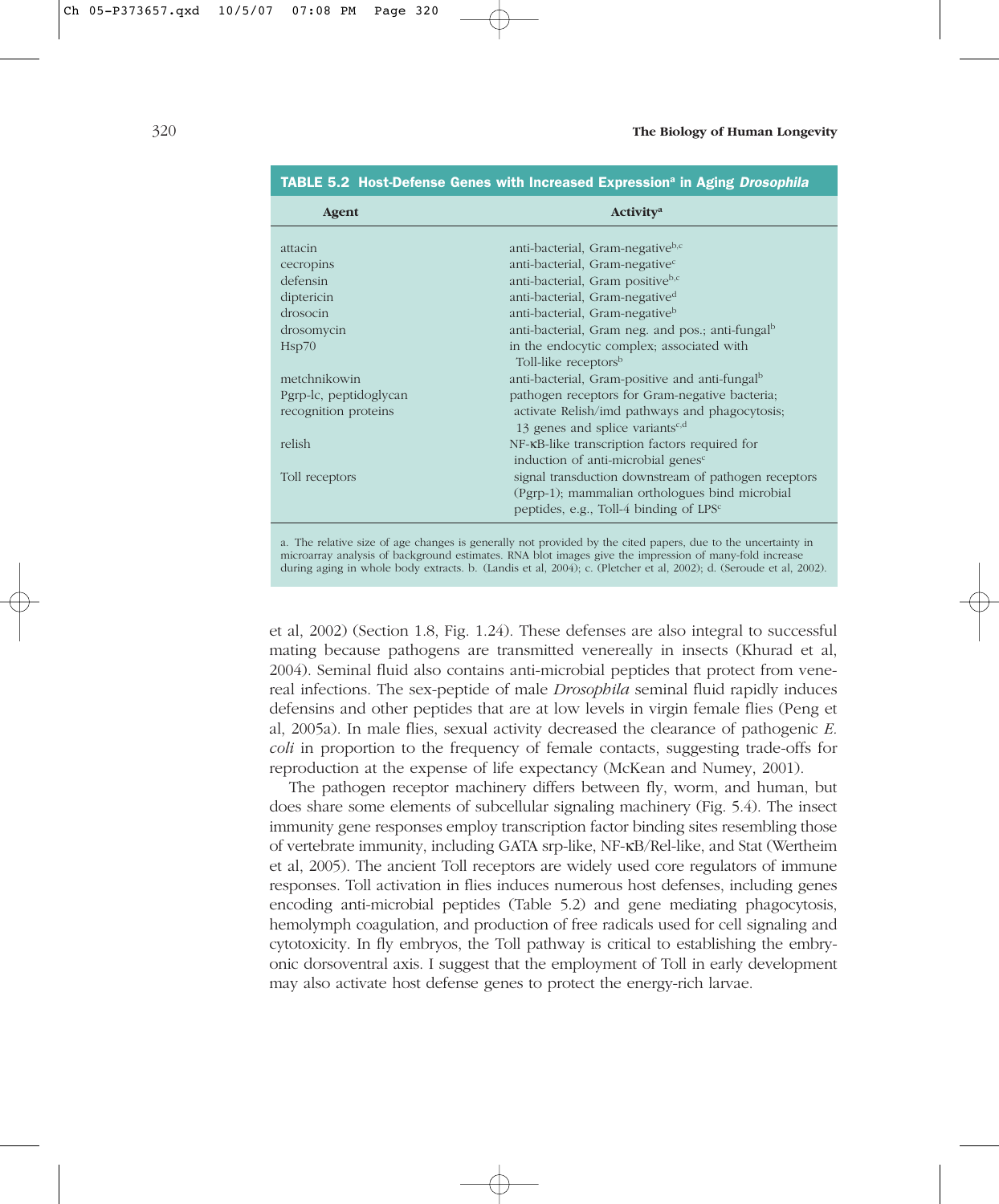Toll-like receptors (TLRs) differ widely between phyla. In mammals, TLR4 directly binds LPS endotoxin, whereas the fly primary pathogen receptors are the peptidoglycan recognition proteins (PGRPs) and Toll is downstream. In the worm, the only Toll-like receptor (TOL-1) is not on a known pathogen-stimulated signaling pathway. While TOL-1 deletion did not alter resistance to pathogenic bacteria, TOL-1 deletion did slightly shorten life span of worms fed on the mildly pathogenic *E. coli* OP50 strain (Kim and Ausubel, 2005). The worm also lacks NF-κB-like transcription factors and the MyD88 effector but does share with flies and mammals the PMK-1 (p38 mitogen-activated protein kinase) in its immune circuits.

Kim and Ausuble (2005) propose that the ancestral metazoan immune signaling system was a PMK-1/p38 element that interacts with TIR-1/SARM, another immune element of arthropods, nematodes, and the vertebrates. From a genomic perspective, the conserved PMK signaling elements in immune circuits are a regulatory 'kernel' of ancient signaling functions in host defenses for 600 million years or more (Davidson, 2006; Davidson and Erwin, 2006). It would not be surprising if other nematodes had different roles of Toll-like receptors and employed NF-κB and MyD88.

Heat shock-induced proteins (HSPs), which increase resistance to oxidation and other stress, are also active in host defense through chaperoning of phagocytosed pathogens. In mammals, HSP chaperone functions extend to anti-bacterial host defense mechanisms for HSP70, which is part of a complex of proteins that interact with the Toll-receptors that remove bacterial fragments by endocytosis (TLR2, gram-positive bacteria; TLR4, gram-negative bacteria) (Asea, 2003; Triantafilou and Triantafilou, 2003). HSP-TLR interactions have not been shown in flies or worms. Because temperature (behavioral fever) is used as a host defense to inhibit microbial infections in insects (Blanford and Thomas, 1999), as in vertebrates, HSP responses may be protective for fever-induced protein denaturation.

Energy reserves are fundamental to immunity. Host defenses are usually energy demanding and require rapid and possibly long-term mobilization (Section 1.3.3). Energy allocation during host defense may trade off short-term survival at the expense of growth (Fig. 1.2B and Section 4.6). At a cell level, macrophage production of superoxide is dependent on glucose transport and oxidation (Kiyotaki et al, 1984), and activation of macrophages induces glucose transporters and increases glucose and fructose transport (Malide et al, 1998). At the physiological level, diet restriction (DR) attenuates NF-κB dependent gene expression changes, which are widely used in host defense (Pletcher et al, 2002). In mammals, DR has anti-inflammatory effects, and moreover, can impair instructive immunity and decrease resistance to infections (Section 3.2.4). Leptin, which is secreted by adipocytes as a metabolic hormone and regulator of feeding behavior, is also major immunoregulator (Section 1.3.3), e.g., mice starved to impair immune responses to *Streptococcus* (Klebsiella) had rapid immune restoration by leptin injection (Mancuso et al, 2006).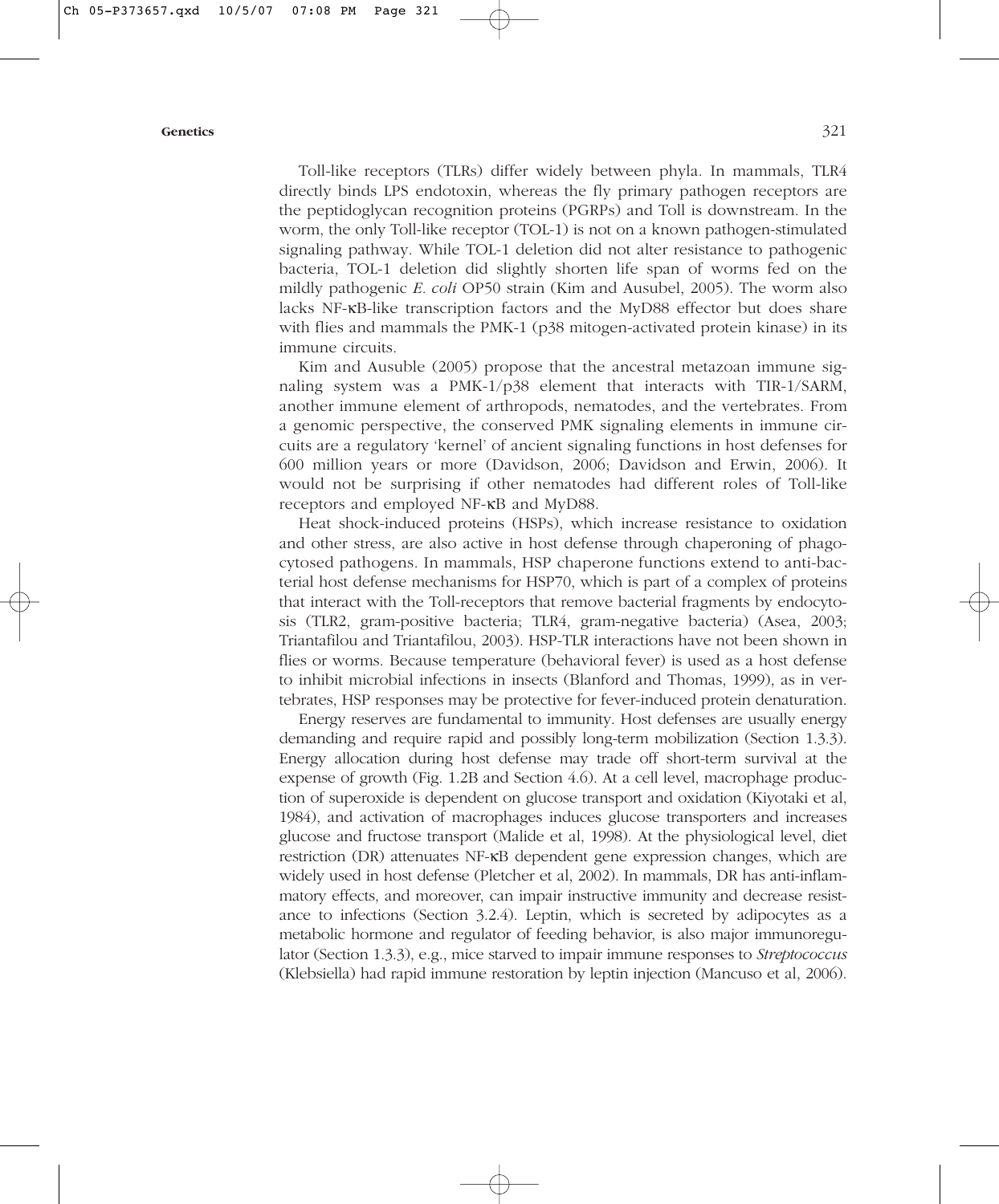Immune and fat cells may be ancient partners. Fat depots accumulate macrophages, which may be a source of the increased plasma CRP and IL-6 associated with obesity (Chapters 1 and 4). Specialized adipocytes in lymph nodes are resistant to starvation and may supply the follicular dendritic cells of instructive immunity with fatty acids (Pond, 2005). Moreover, the insect fat body is the major site of anti-microbial peptide production and secretion (Brennan and Anderson, 2004; Mylonakis and Aballay, 2005). Connections of immunity through MAPK signaling in lipolysis (Carmen and Victor, 2005) may be integrated in inflammatory responses to produce the energy need for biosynthesis and fever. TNFα-induced lipolysis, for example, involves MAPK activation (Souza et al, 2003). Insect fat body oenocytes may also be connected to immunity.

Trade-offs from energy allocation to immune functions are well known in human growth (Fig. 1.2B; Chapter 4). Many invertebrates also show these tradeoffs by reduction in fecundity and lifespan, when anti-microbial defenses are activated (Zerofsky et al, 2005). Overexpression of the pathogen receptor protein PGRP (Fig. 5.4) in the fat body shortened life span of both sexes by about 20% (Libert et al, 2007). PRGP overexpression also increased anti-microbial peptide levels and resistance to pathogenic bacteria. In young flies, the induction of antimicrobial peptides by heat-killed bacteria also decreased egg production. This may be attributed to decreased yolk protein synthesis from resource re-allocation for synthesis of antimicrobial peptides, which may reach  $5 \mu g/ml$  in the haemolymph. The *relish* fly mutant, which lacks the NF-κB required for induction of genes encoding antimicrobial peptides, maintained egg production during immune stimulation (Kim et al, 2001). Fly larva are vulnerable to wasp 'parasitoid' infections. Eggs laid by wasps inside larvae are encapsulated and killed by blood haemocytes. Selection for wasp resistance increased the density of circulating hemocytes in adult flies, which can attack the parasite eggs (Kraaijeveld et al, 2001). However, resistant lines had poorer survival during diet restriction (competition for food), suggesting a trade-off for host defense (Kraaijeveld and Godfray, 1997). Parasitoid-resistance was also indirectly selected by rearing in crowded conditions (Sanders et al, 2005). High larval density limits food (densitydependent diet restriction), but also increases exposure to excreta.

Social insects show further complexities in trade-offs with immunity that come from their coexistence with a complex microbial biome (Evans and Armstrong, 2006; Evans and Pettis, 2005). The hive is a constant target of invasive colonization by bacteria and fungi by its warmth and nutrients. The cost of immune response to colonies infected by the 'foulbrood' *Paenibacillus* was indicated by reduced larval production in proportion to the induction of the antibacterial gene abaecin (Evans, 2004). As another example, immune activation of worker bees by endotoxin (LPS) shortened life span 50% if bees were starved, but had little effect with well-fed bees (Moret and Schmid-Hempel, 2000). Long-lived queens are fed royal jelly, which is the major nutrient source needed for yolk production. The royal jelly includes the defensin-like royalisin among its 'swarm' of antimicrobial peptides (Fontana et al, 2004).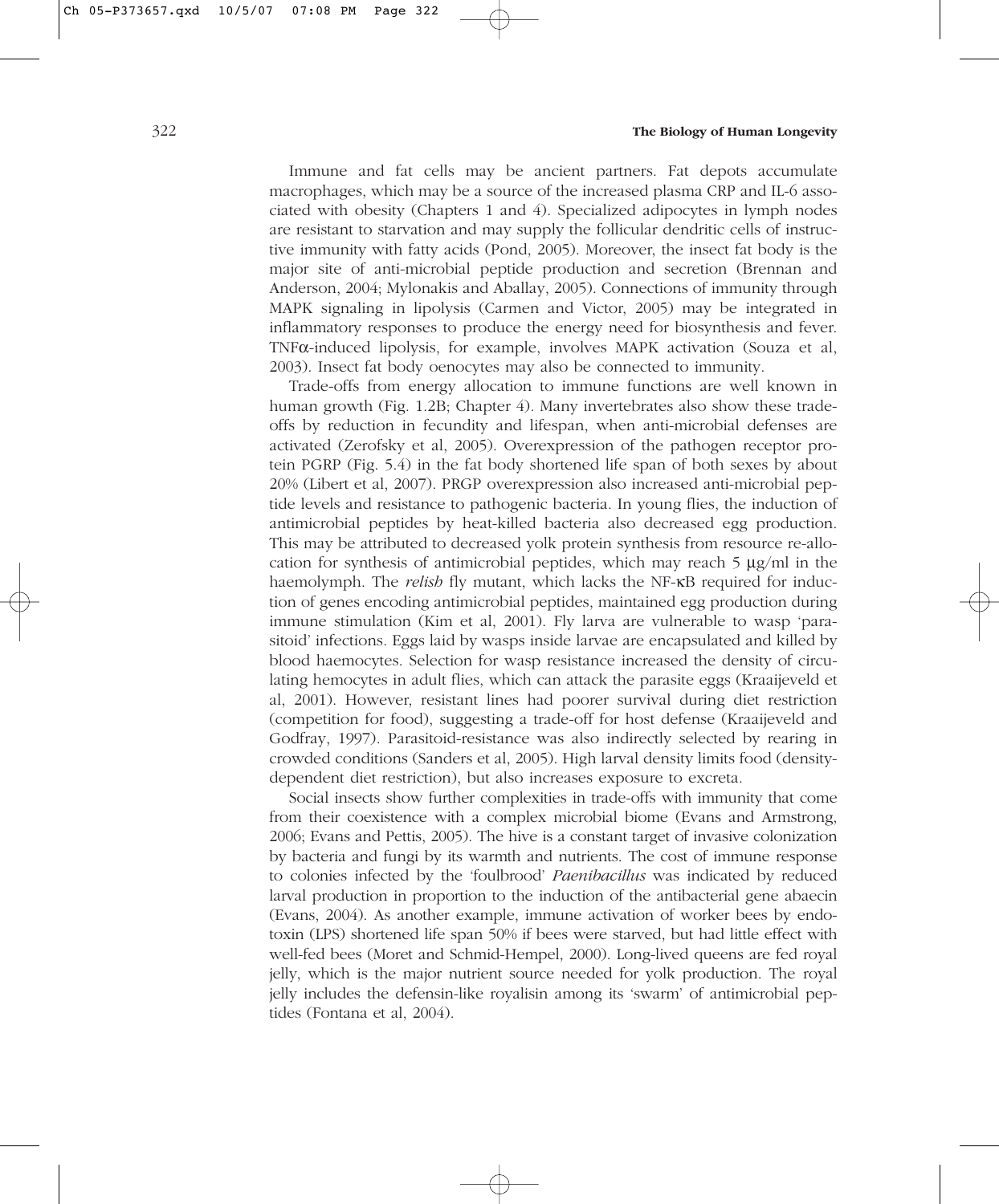Vitellogenin in the hemolymph is also associated with immunity. In worker bees, hemolymph vitellogenin co-varies with the number of the phagocytic hemocytes and resistance to oxidant stress (Amdam and Omhott, 2002; Amdam et al, 2004). Oxidative protein damage varied inversely with levels of vitellogenin, whether constitutive or manipulated (Seehuus et al, 2006). Major changes in immunity arise during foraging activities when mortality is accelerated due to environmental hazards and possibly from increased bacterial load (Amdam et al, 2005). During foraging, vitellogenin and hemocytes decrease sharply. These major changes are reversed by forcing workers to revert to hive tasks. This striking finding suggests that in the high-energy demanding phase of foraging, immunity is suppressed as a life history trade-off. Again, we see the critical role of energy reserves in trade-offs of host defense and longevity. A worm experiment described below also suggests a cost for vitellogenin production.

The antioxidant activity of vitellogenin may be mediated by an SOD-like domain with homology to bovine Cu/Zn SOD (Tokishita et al, 2006). Vitellogenins and the vertebrate apolipoproteins belong to an ancient class of large lipid transfer proteins (LLTP) that branched prior to the divergence of protostomes (nematode-insect lineage) and deuterostomes (chordate lineage) (Babin et al, 1999). There may be shared mechanisms of lipoproteins in the interactions of immune and vascular functions with longevity.

## **5.5. THE WORM**

#### **5.5.1. Overview**

In the lab worm *Caenorhabditis elegans*, cell aging changes are less characterized than those of development (Section 1.2.4). During its relatively long postreproductive phase, feeding and movement gradually slow, and mortality rates accelerate. Wads of partially digested bacteria accumulate in the pharynx and gut (Section 2.3.2, Fig. 2.5C) (Herndon et al, 2002). Bacterial clouds that form around body orifices of aging worms suggest a weakening of anti-microbial defenses (Vanfleteren, 1998). Many anti-microbial genes are also induced. When food is limited during development, worms may arrest in non-feeding larval stages (*dauer* larvae) that also extend life span. Diet restriction (DR) by strongly decreasing the titer of bacterial food increases adult worm life span by up to 60% (Houthoofd, 2006; Klass, 1977). DR worms are thin and less fecund. The longest life spans are achieved by growth on liquid axenic culture, which causes a thin DR-like appearance. Axenic cultured worms are more resistant to stress and temperature and have higher catalase and SOD activities that resemble responses to DR (Houthoofd et al, 2002).

*Age-1*, the first gerontogene identified on a chromosome, increased life span by about 50%, together with delayed slowing of movements and slower acceleration of mortality (Gompertz slope) (Johnson, 1990). *age-1* and other mutants that